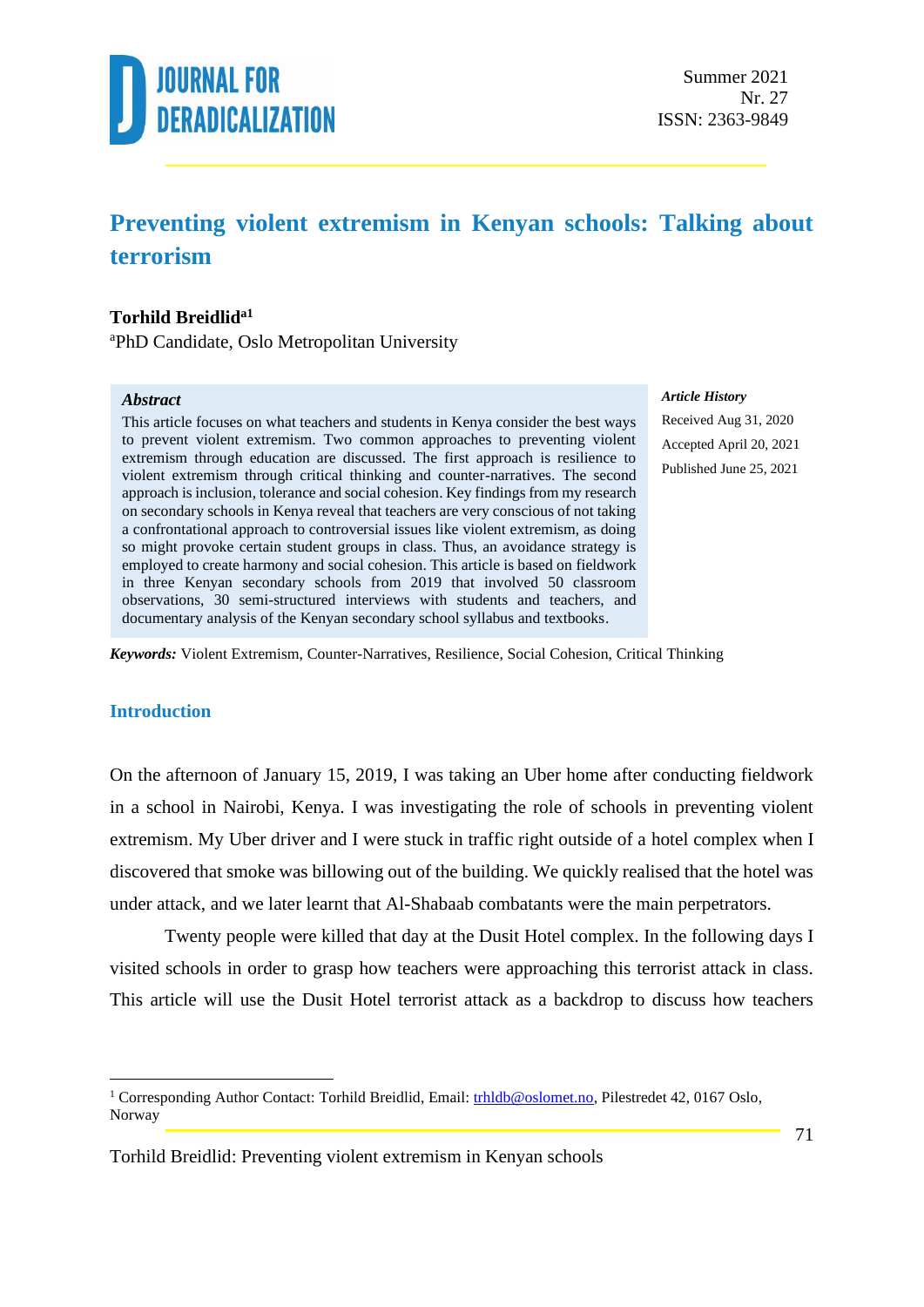approach the topic of violent extremism in class and what impact this may have on its prevention.

There is a growing corpus of international literature on education in societies divided by ethnicity, language and culture (Baranovic et al., 2007; Cole, 2007; Davies, 2003; Freedman et al., 2008; Weldon, 2010). In terms of extremism and education, the literature focuses to a large extent on theoretical or macro approaches to these topics, whereas empirical studies from schools are hard to find (Sjøen & Jore, 2019). Moreover, few studies have been conducted on the impact of education in preventing extremism (Aly et al., 2014; Gielen, 2017).

It is difficult to prove whether teachers or schools can actually prevent the cultivation of violent extremism among students. As Lindekilde (2012) claims, there are inherent methodological problems in attempting to prove 'the negative', i.e. that a lack of extremism would *actually* constitute conclusive evidence that preventive methods in schools are effective. This article does not, therefore, aim to 'prove' the existence of a causal link between teaching methods and the prevention of violent extremism. Instead of investigating what works in education (Biesta, 2015), I followed the approach taken by Gielen (2017), whose focus is on 'what may work (or not), for whom, in which contexts, and how?' Thus, in this article, I ask 'How do educators focus on preventing violent extremism in school and what are the implications?' My main findings revealed that critical thinking, open discussion and counternarratives were for the most part avoided by the teachers. This is because the teachers were concerned that such topics would potentially stigmatise certain student groups, such as Muslims and Somalis. Consequently, the teachers' approach was mainly one of integration and social cohesion.

This article is based on documentary analysis of the Kenyan secondary school syllabus and textbooks, in addition to fieldwork conducted in three Kenyan secondary schools in 2019 that consisted of classroom observations and interviews with students and teachers. The findings from this fieldwork provided insights into how teachers approach the topic of violent extremism in class.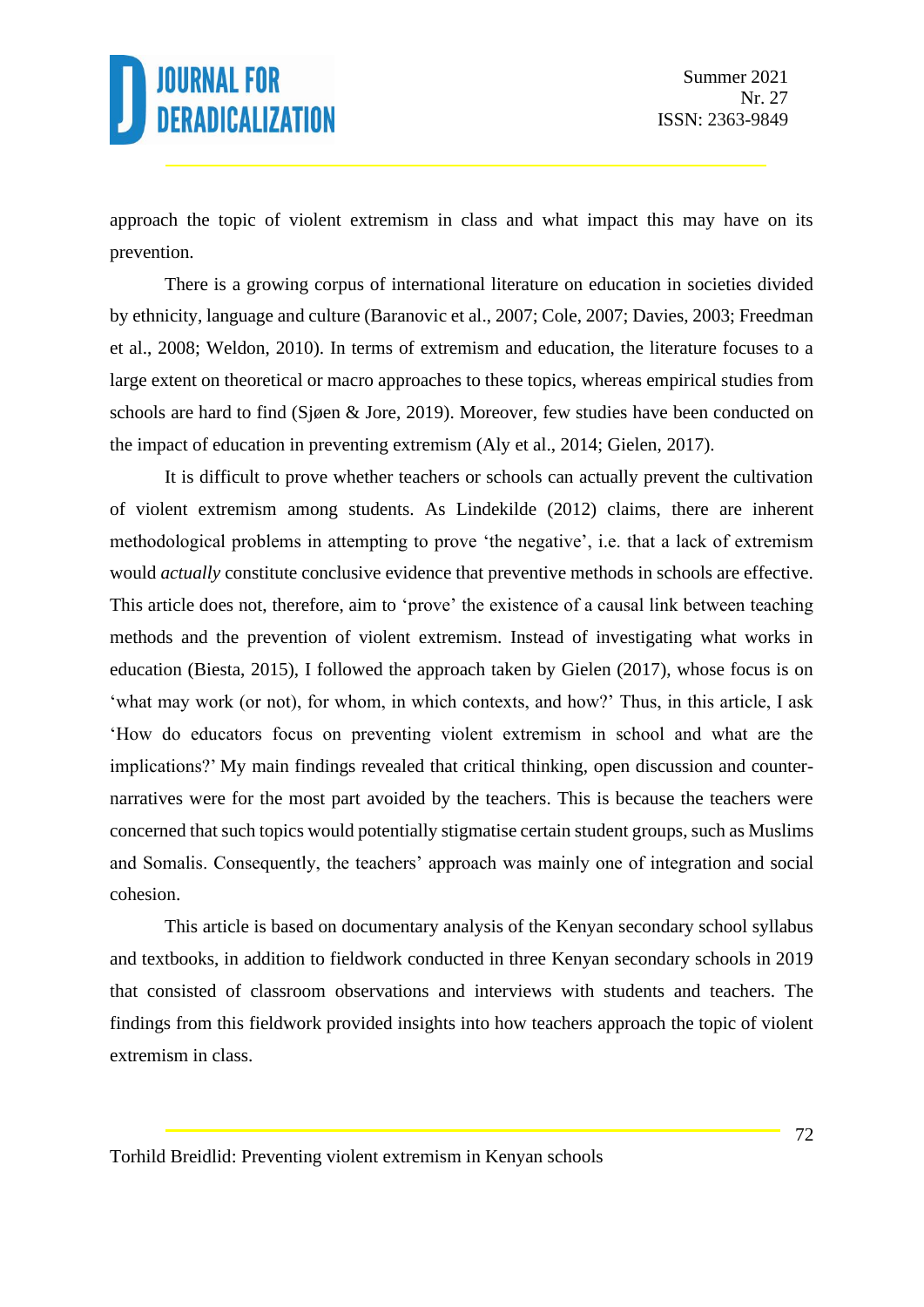#### **Education and violent extremism in Kenya**

Violent extremism and terrorism are a growing security concern in Kenya. In 1998, Al-Qaeda was responsible for the simultaneous bombings of the US Embassies in Nairobi and Dar es Salaam, killing over 200 people. In 2013, the Somali-based terrorist organisation Al-Shabaab orchestrated a brutal attack on the Westgate shopping mall in Nairobi. This was followed by additional attacks on Garissa University in 2015 and as mentioned the Dusit Hotel in January 2019.

Kenya's intervention in Somalia through Operation Linda Nchi (Protect the Country), which was accompanied by an offensive by a 22,000-strong African Union (AU) force, was directed at combating Al-Shabaab, especially in response to kidnappings of tourists on Kenya's border with Somalia and in Lamu in 2011. Since this intervention, Al-Shabaab has taken advantage of Kenya`s domestic vulnerabilities, such as corruption, a porous border and infiltration by terrorist cells, to launch additional terrorist attacks (Goldsmith, 2018).

Al-Shabaab attracts many recruits in Kenya who go on to receive training in Somalia and then return to Kenya to carry out attacks (Breidlid, 2019). According to Speckhard and Shajkovci (2019) many members of Al-Shabaab are recruited based on promises of scholarships, jobs and adventure, but others are motivated to join the terrorist group due to harassment and discrimination by the Kenyan state.

To counter terrorism, the Kenyan government has enacted anti-terrorism legislation. This legislation, however, has triggered extrajudicial killings of radical Muslims and suspected terrorists by the Kenyan police. In 2014, 'Operation Usalma Watch', also referred to as 'Operation Sanitize Eastleigh', was launched by the Kenyan government in the predominantly Somali neighbourhood of Eastleigh, Nairobi. The purpose of the operation was to deter terrorism by apprehending Al-Shabaab members, and by confiscating any weapons and explosives that were found (Wairuri, 2018). This operation has since been severely criticised by national and international observers, as many Somali residents in Eastleigh were subject to human rights abuses, such as deportation, arbitrary arrests, assaults and extrajudicial killings,

Torhild Breidlid: Preventing violent extremism in Kenyan schools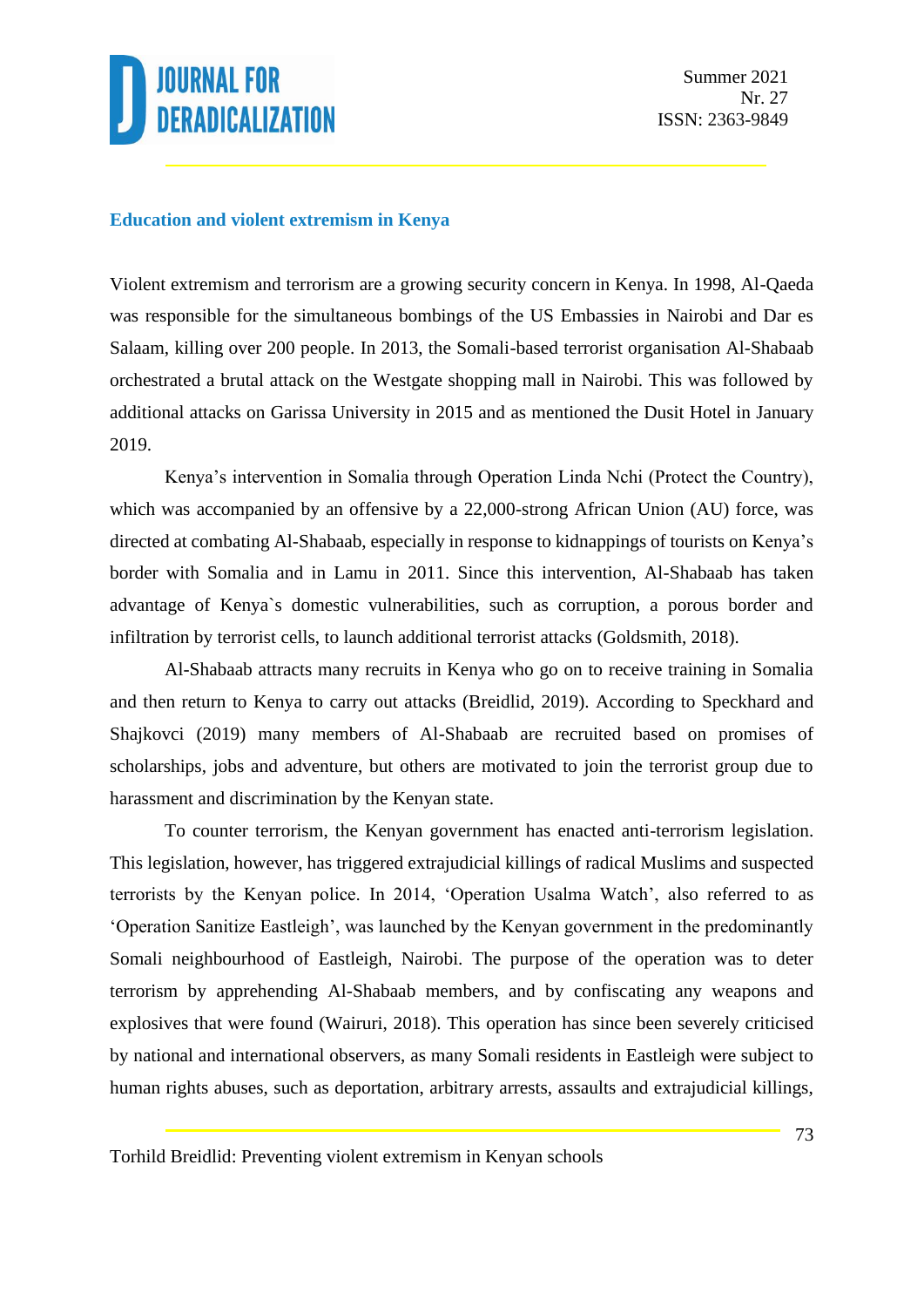during the duration of the crackdown. The outrage this caused, especially among Muslim and Somali communities in Kenya, may have paradoxically strengthened and accelerated the growth of Al-Shabaab (Hansen et al., 2019).

Clearly, Kenyan society is racked by extreme inequality, which is especially evident in the marginalisation of Muslims, and as such there is an urgent need to steer development efforts towards mitigating rampant Muslim poverty and a host of other social problems, all of which contribute in their own way to radicalization and violent extremism (Mohammed 2015). Even more troubling are recent initiatives by several violent extremist organisations (VEOs) to extend their influence to schools and colleges with the express purpose of targeting students who are particularly vulnerable to recruitment (Ali, 2018). Although the Kenyan government and NGOs appear to be gradually acknowledging the urgent task of using education to address and prevent violent extremism, it is unclear what measures – if any – are actually being implemented towards this end in various education institutions.

Since schools are venues for frequent interactions between students and teachers as well as for the dissemination of vast amounts of information, they can also serve as vital arenas in which to challenge extremist narratives. According to the Kenyan national syllabus, teachers are expected to equip students with the relevant knowledge, skills and attitudes needed for peaceful coexistence and conflict resolution (Secondary syllabus, volume 3, 2002, vi).

#### **Theoretical and conceptual framework**

In this section, I will discuss two key mechanisms (or approaches) aimed at preventing violent extremism in schools: 'resilience to violent extremism' and 'inclusion, tolerance and social cohesion'. Although these two mechanisms are globally renowned for their preventative effects with regard to extremism and terrorism, the main challenge in the Kenyan context is the extent to which they can be practically implemented in schools.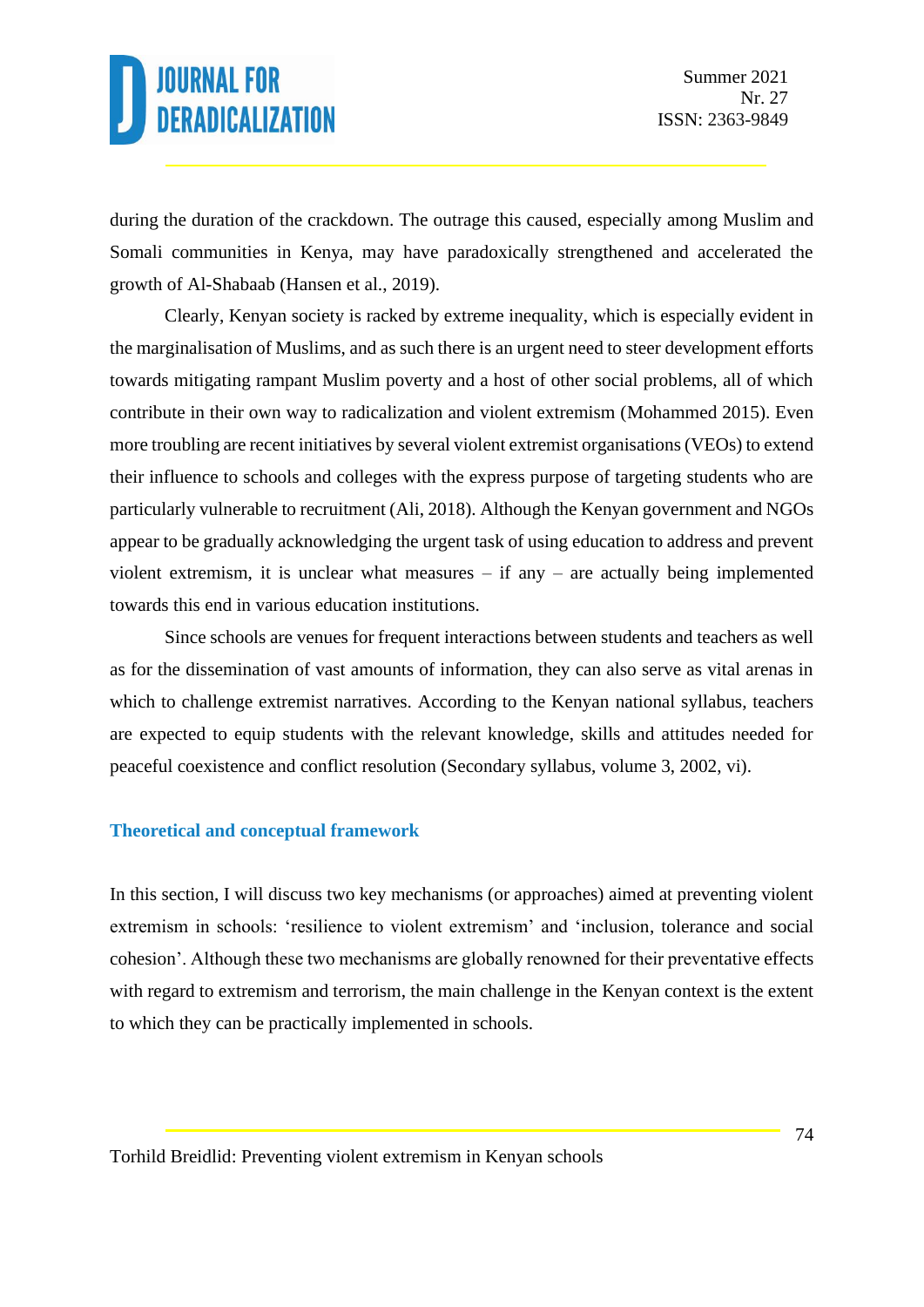#### *Resilience to violent extremism through critical thinking and counter-narratives*

Resilience to violent extremism occurs when an individual is exposed to one or more conditions of radicalization and yet does not transition to membership in violent extremist groups. As will be discussed, critical thinking and counter-narratives can greatly enhance one's resilience to violent extremism.

#### *Critical thinking and student-centred pedagogies*

Resilience to violent extremism is perceived to be of vital importance in 'preventing violent extremism' (PVE) in schools. In contrast to 'countering violent extremism' (CVE), which focuses more on risk groups or already radicalized individuals, PVE is a less-targeted intervention insofar as it focuses on the prevention of violent extremism among a larger audience (Sjøen and Jore, 2019). Doing so entails capacity building and teacher training so that resilience can be cultivated among students. Resilience to violent extremism involves the capacity to question assumptions and simplistic explanations of the truth. It also involves the strength to resist using violent means to resolve problems. According to Sjøen and Jore (2019), resilience should be developed through student-centred pedagogies, the socialisation of democratic values and an inclusive school environment. Moreover, thinking critically by exploring different types of knowledge and values is also emphasised. Sjøen and Jore assert that the 'right' kind of knowledge cannot be installed from above. Davies (2018), Aly et al. (2014) and Goldberg (2014) emphasise that student-centred pedagogies are pivotal to increasing critical awareness through the exploration of different ideas and values, as well as diverse forms of knowledge. Through the active engagement of students in such explorations, critical thinking skills are strengthened. A common, core characteristic of those who embrace violent extremism is the acceptance of simple answers to complex questions (Council of Europe). Critical thinking is thus of utmost importance to the effective understanding of different perspectives, to the earnest search for evidence of simplistic claims, and to the robust denial of conspiracy theories. Since students have access to a wide variety of online sources,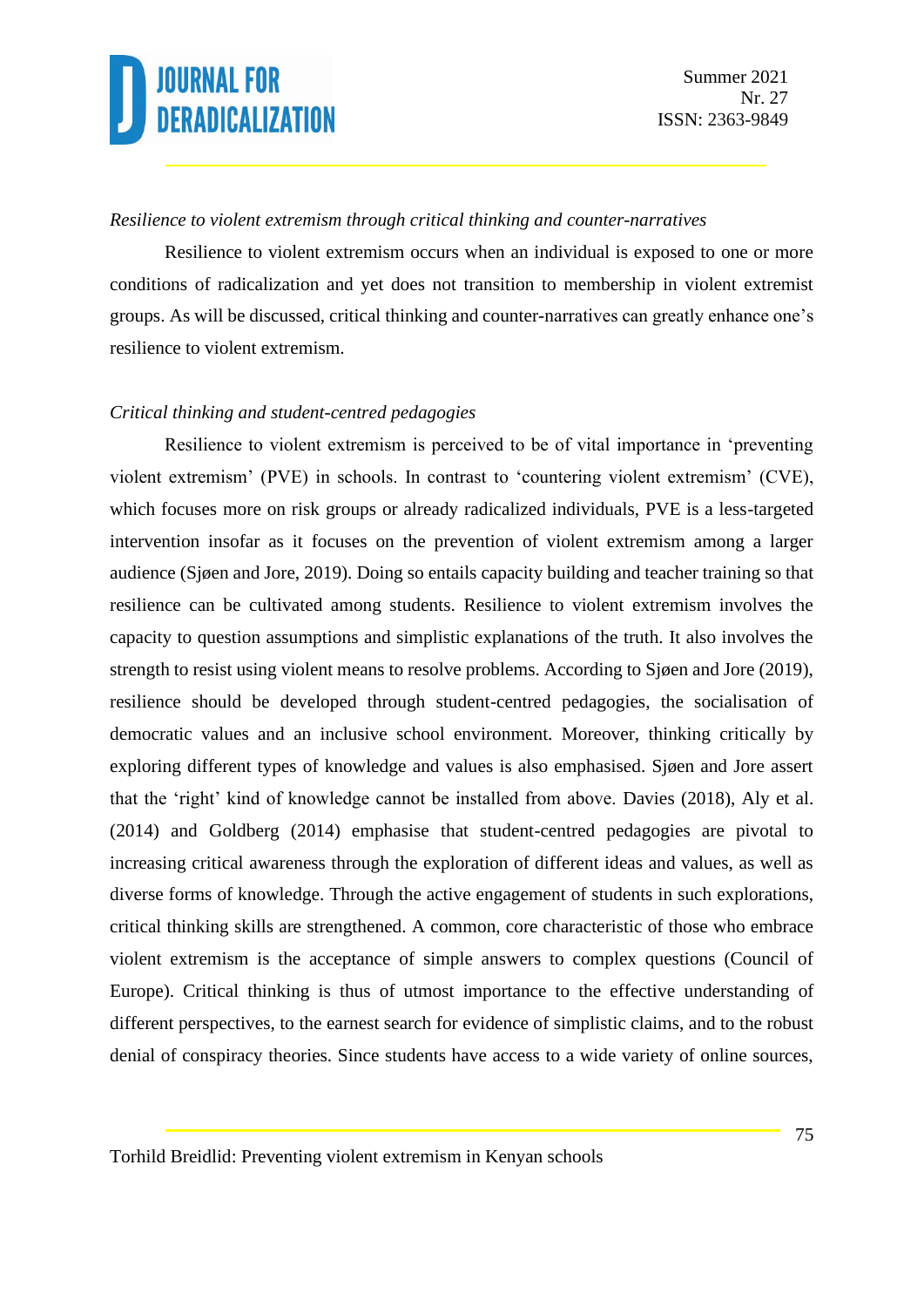the cultivation of resilience among them will culminate in their mastery of the skills needed to critically evaluate the information they receive (UNESCO, 2017).

Open discussions about controversial topics are indispensable to helping students learn to develop critical thinking skills. Creating *safe spaces* can make students feel more comfortable and thereby encourage them to engage in more open discussions and to question their own assumptions as well as those of others. This can in turn help the students to more fully develop critical evaluation skills and the discernment needed to detect flaws and manipulations of questionable sources (UNESCO, 2017). Ultimately, such achievements on the part of students will help them better counter extremist narratives. Research by Aly et al. (2013) illustrates how building resilience through the open discussion of terrorism can contribute to cultivating the perception among students that violent extremism is unjust and inhumane, and can foster within them a greater sense of empathy for terror victims.

Notwithstanding, the extant research has noted that in many national contexts worldwide, restrictions are imposed on the freedom of speech, which can contravene efforts to prevent violent extremism in some countries. Likewise, the absence of safe spaces in classes can be problematic, as it could severely inhibit critical thinking skills (McGlynn & McDaid, 2016; O'Donnell, 2016). Moreover, research has indicated that building resilience to violent extremism through critical thinking often occurs in instructivist educational cultures, which involve a *transfer* of 'so-called correct forms of knowledge' (Davies, 2018; Mattsson et al., 2016; Mattsson & Säljö, 2018; Taylor & Soni, 2017). This teaching style is analogous to banking education (Freire, 1970), in which teachers to a large extent deposit knowledge into passive recipients, i.e. the pupils. According to O'Donnell (2015), a top-down teaching style that seeks to change behaviours or beliefs is problematic. By viewing students as 'objects' that can be changed, engagement by the students will suffer, leading them to resent and potentially even resist such efforts. As O'Donnell claims: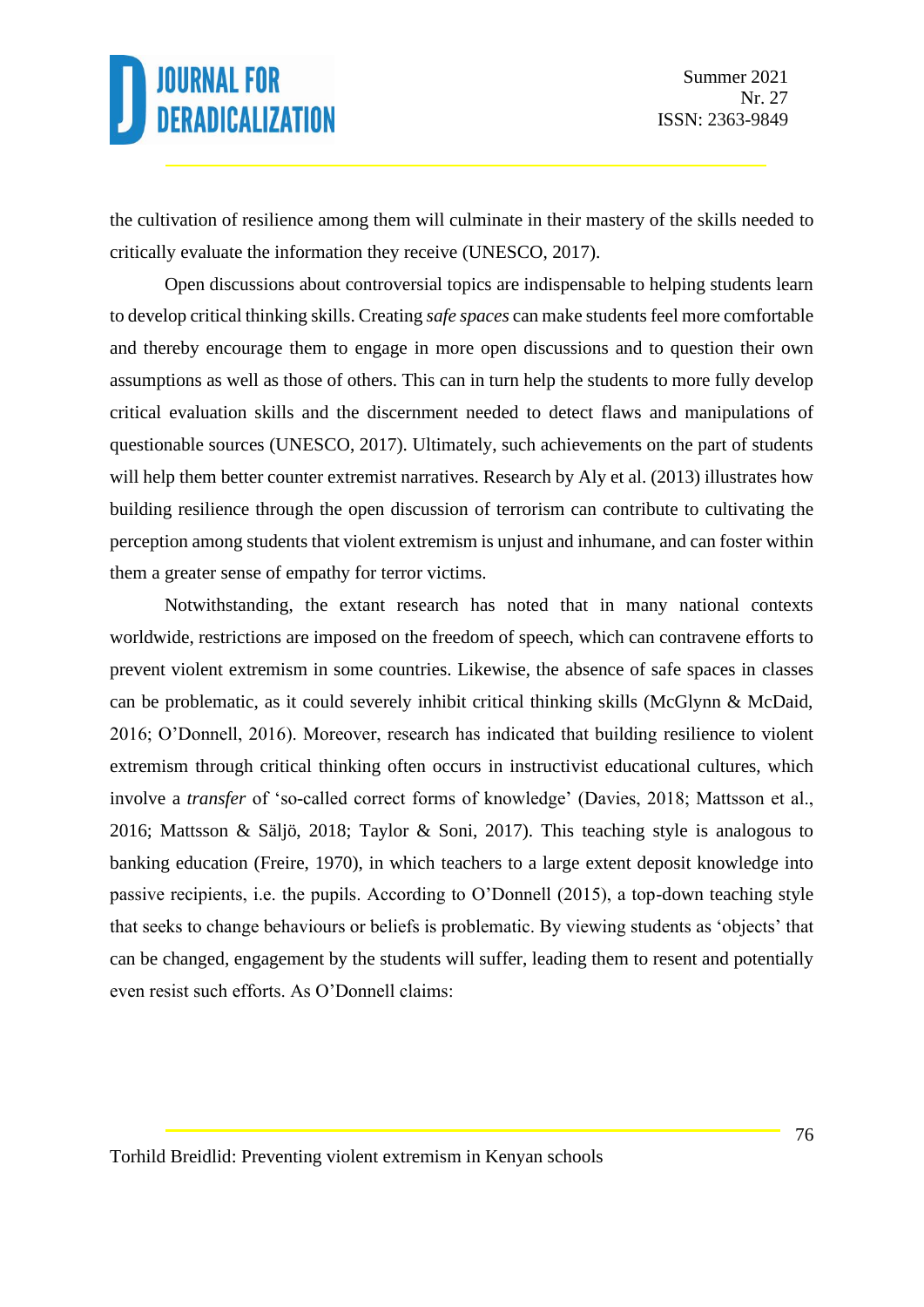If education is not seen as a space that invites open dialogue and free speech, students will not engage and they will not open up to the kinds of transformation and questioning that the pedagogical encounter can bring in its wake (O'Donnell, 2015, p. 71).

#### *State of the art in counter-narratives*

Resilience can also be built by providing counter-narratives. Many scholars have highlighted the significance of counter-narratives for preventing violent extremism in schools (Ghosh, 2017; Rached, 2020; Sieckelinck et al., 2015). In the Kenyan context, this means that counter-narratives could potentially represent a strategy teachers can employ to challenge extremist attitudes among students.

Theories on counter-narratives posit their capacity to combat or mitigate the narratives promoted by extremists or extremist rhetoric. *Narratives* can be defined as the use of written or oral stories to explain or clarify events, which could be especially productive in preventing violent extremism in schools (Briggs & Feve, 2013). Moreover, counter-narratives not only challenge extremist ideologies but also illustrate the negative implications and consequences of joining extremist groups (Braddock & Horgan, 2016).

According to Sieckelinck et al. 2015, a curriculum should be developed that specifically focuses on countering the narratives of violent extremists. This curriculum should explicitly discuss the dangers that accompany extremist propaganda and 'the seductive character of a Utopian worldview' (Sieckelinck et al. 2015, p. 339). Towards this end, exploring a variety of interpretations and letting the students critically engage in the extremist worldview are essential, as is a concerted focus on absolute claims to 'truth' and 'good'. McCauley and Moskalenko (2008) state that radicalization is predominantly a *reactive* process, and that '[t]he same mechanisms moving people toward radicalization and terrorism will operate as well in those who react to radicals and terrorists' (p. 430). Such a dialectical model of an active– reactive process thus situates counter-narratives as an oppositional narrative to narratives of extremism. This reactive process is in line with Maan`s (2016) definition of counter-narratives, in which one plays by someone else's rules by reacting based on the premises of extremist narratives.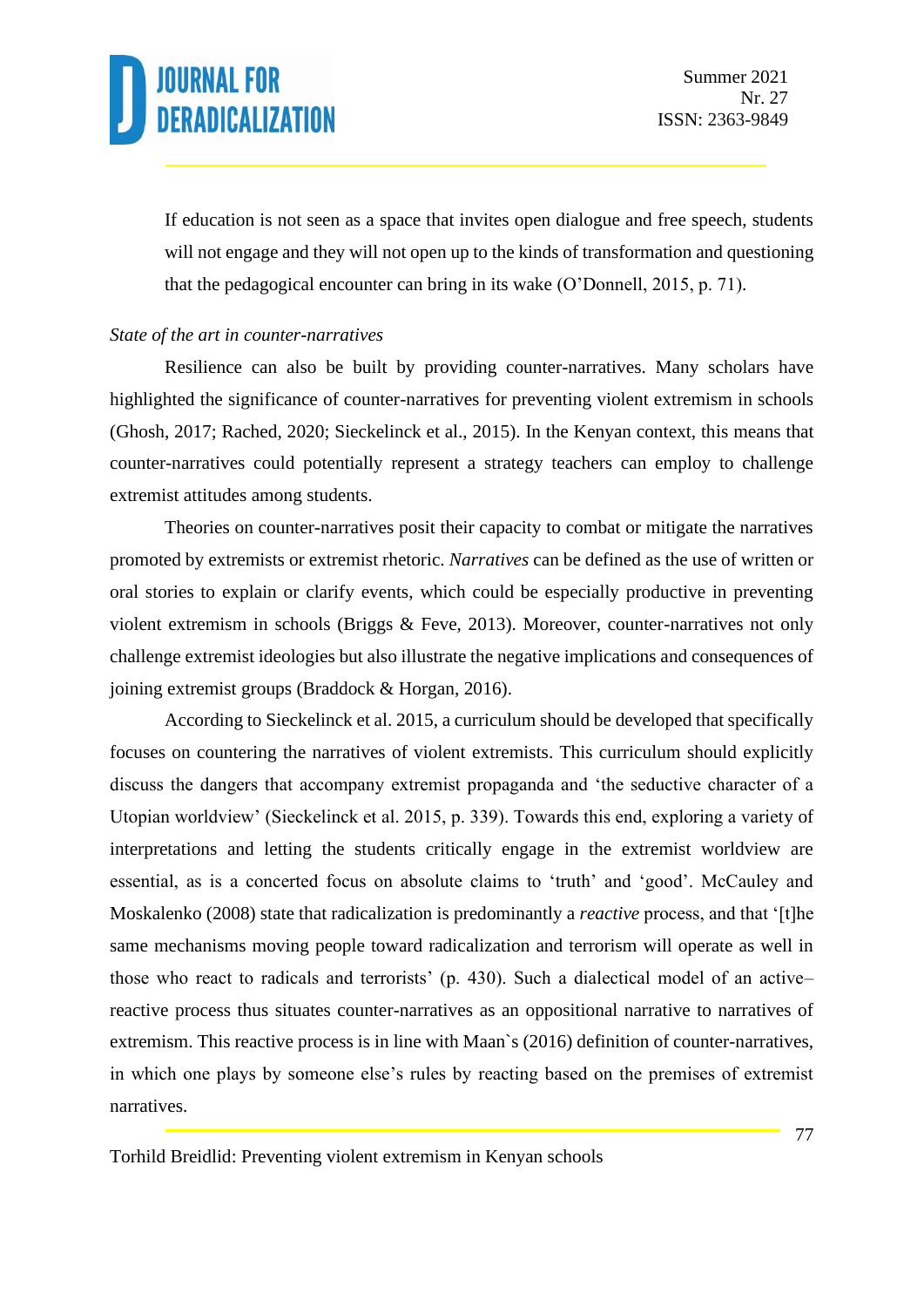Speckhard et al.'s (2019) research on a Somali community in San Diego revealed that in a focus group setting, counter-narratives can be extremely efficient. Discussions in the focus group led to the participants becoming more negative towards terrorist groups such as ISIS and other violent extremist groups. Hence, these tools, if used safely and carefully, constitute important means by which extremist attitudes can be effectively fought and countered.

That said, the research conducted by Speckhard et al. (2019) also showed that focusing only on cognitive arguments is often insufficient for countering extremist attitudes. Since groups such as ISIS and Al-Qaeda rely on emotionally evocative pictures and videos, emotional counter-stories centred on disillusioned former ISIS soldiers might be a more effective means of discrediting such extremist views. It was also discovered that the emotional and conversational nature of targeted preventions was best facilitated through face-to-face interactions and interpersonal activity.

Some authors, however, have questioned the utility of counter-narratives in preventing violent extremism (Ferguson, 2016; Hemmingsen & Castro, 2020; Kundnani, 2012; Rosand & Winterbotham, 2019). A meta study conducted by Carthy et al. (2020) concluded that the effectiveness of counter-narratives is ultimately limited. Carthy and colleagues found that counter-narratives had no effect on decreasing the intention to engage in violent extremism. Moreover, in their review, they found no evidence that counter-narratives that challenged the theological underpinnings of extremist narratives were efficient. They did, however, reveal that counter-narratives *could* have an effect on some risk factors for violent extremism. For example, a small effect on decreasing in-group favouritism/outgroup hostility, which is arguably crucial in radical belief systems, was observed. This effect was particularly efficient if it was derived from an alternative account, i.e. a counter-narrative that deliberately opposed an extremist discourse (Carthy et al., 2020).

Another counter-radicalization effort employs a theory originally established by William McGuire (1961) called inoculation theory which proposes that people who hold healthy opinions are introduced (inoculated) to mechanisms that help them not to be persuaded by arguments against their beliefs, and give them arguments to defend their beliefs. Such an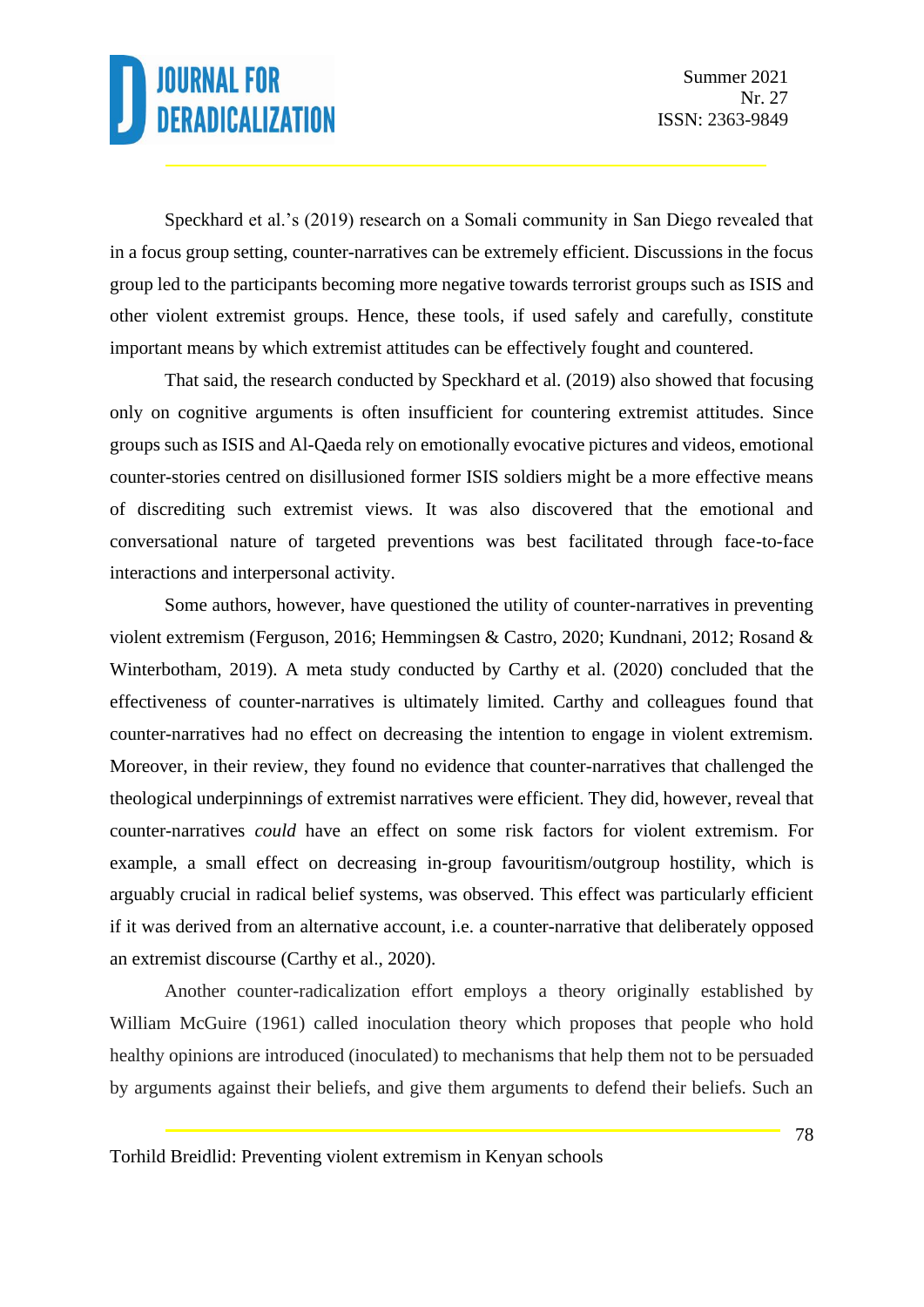approach is claimed by some researchers (e.g. Braddock, 2019; Saleh et al., 2021) to make those in question more resilient to extremist propaganda.

#### *Counter-narratives as thought policing?*

Ferguson questions the utility of counter-narratives by pointing out that a clear link between extremist views and extremist actions is not always evident. Individuals may hold and express extremist viewpoints without resorting to violence (Ferguson, 2016). According to Edwards (2016), a focus on changing worldviews could develop into 'thought policing' and alienate individuals by policing their opinions rather than their actions. As stated by Hansen and Lid (2020) in another context, deradicalization that is focused on changing mindsets and worldviews is common in totalitarian regimes and can be easily misused. These types of deradicalization programmes may be primarily operationalised to circumvent democratic rights, minority rights, or social and political change. Changing a person's religious or political opinion is, moreover, questionable, as such opinions and beliefs are protected by human rights and should not be criminalised (Hansen & Lid, 2020).

The problem with counter-narratives is that they risk having an exclusionary effect. Certain beliefs, attitudes and religious practices are emphasised as 'normal'. However, individuals who do not fit into this 'normality' may feel even more marginalised and alienated through these counter-narratives (Gemmerli, 2016a, 2016b). According to Kundnani & Hayes (2018), the fact that several governments support and promote a form 'of moderate Islam' runs counter to secular principles of neutrality and non-intervention in religion, thereby becoming a symptom of double standards, which can in turn risk further marginalisation and polarisation. As Asma Jahangir, the United Nations Special Rapporteur on Freedom of Religion or Belief, pointed out in her 2008 report on the UK:

[I]t is not the Government's role to look for the 'true voices of Islam' or of any other religion or belief. Since religions or communities of belief are not homogenous entities it seems advisable to acknowledge and take into account the diversity of voices. … The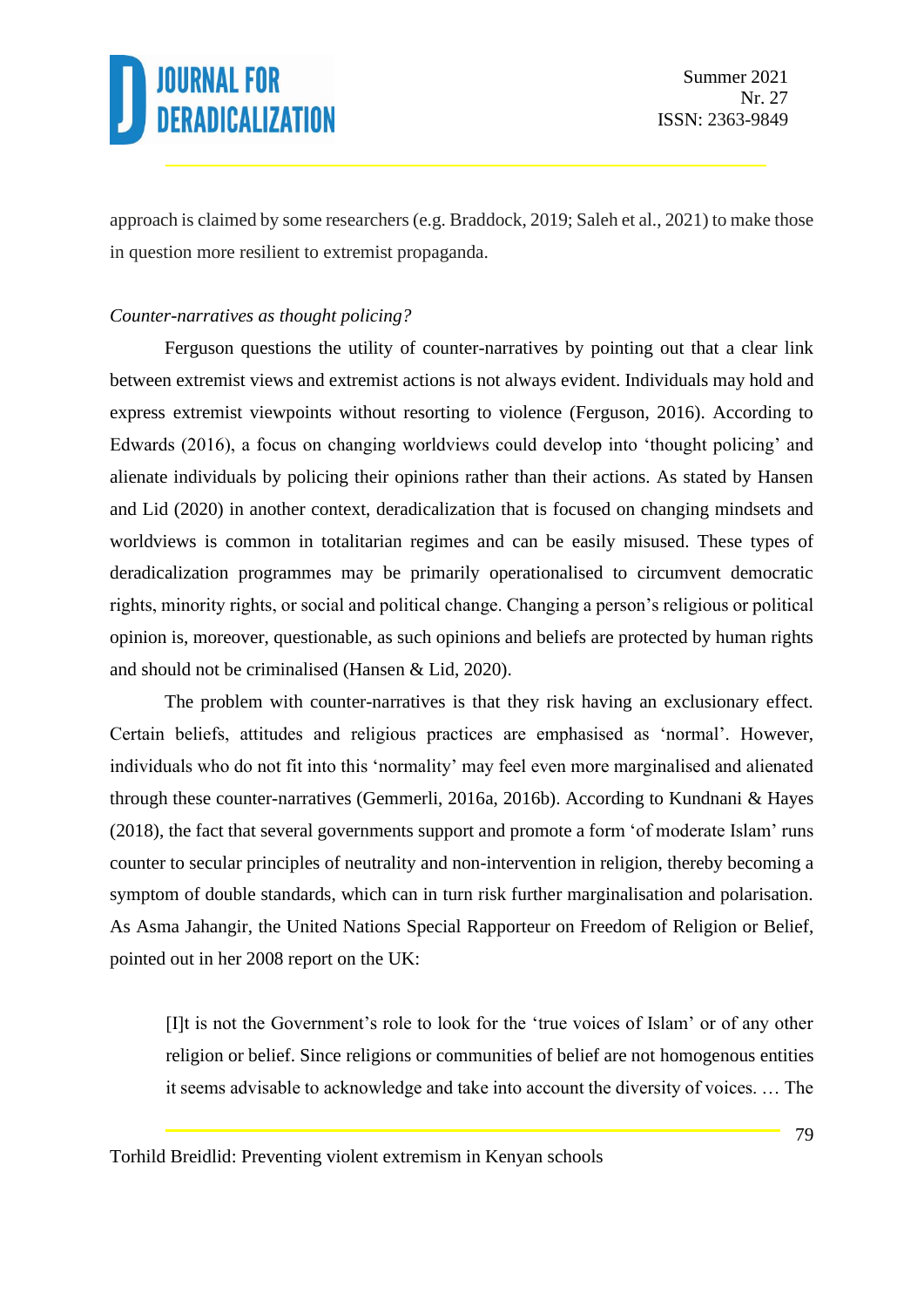

contents of a religion or belief should be defined by the worshippers themselves. (Jahangir, 2008, p. 21)

Rosand and Winterbotham (2019) argue that focusing on counter-narratives fails to address what makes extremist discourses attractive in the first place. An emphasis on counternarratives might underplay the significance of grievances, identity issues and marginalisation in radicalization processes. Doing so could risk addressing the symptoms rather than the real causes of violent extremism. According to Roy (2008), there are examples of youths who have switched between different extremist ideologies. Discrediting either extremist ideology – or both – may not serve any purpose for these specific youths. The task here would be to identify the underlying cause of their grievances and offer solutions based on their individual problems.

#### *Role of inclusion, tolerance and social cohesion*

Another approach to preventing violent extremism is to encourage inclusion and tolerance, which entails working to ameliorate feelings of stigmatisation and marginalisation by different ethnic/religious groups. Stereotypes and misrepresentations of ethnic/religious groups in the school curriculum and in classes should thus be challenged (UNESCO, 2017).

Social cohesion can be defined as 'the quality of coexistence between the multiple groups that operate within a society […] along the dimensions of mutual respect and trust, shared values and social participation, life satisfaction and happiness as well as structural equity and social justice. (UNICEF, 2014)

*Social cohesion* in a society often implies that social relations are strong and that its members share a common identity. Values are shared, and there is an emphasis on social inclusion among the different ethnic and religious groups in the society. Social cohesion in this respect involves the sense of 'belonging'. Conversely, a lack of social cohesion would convey the attitude that minority groups are not fully accepted by the majority population and that, to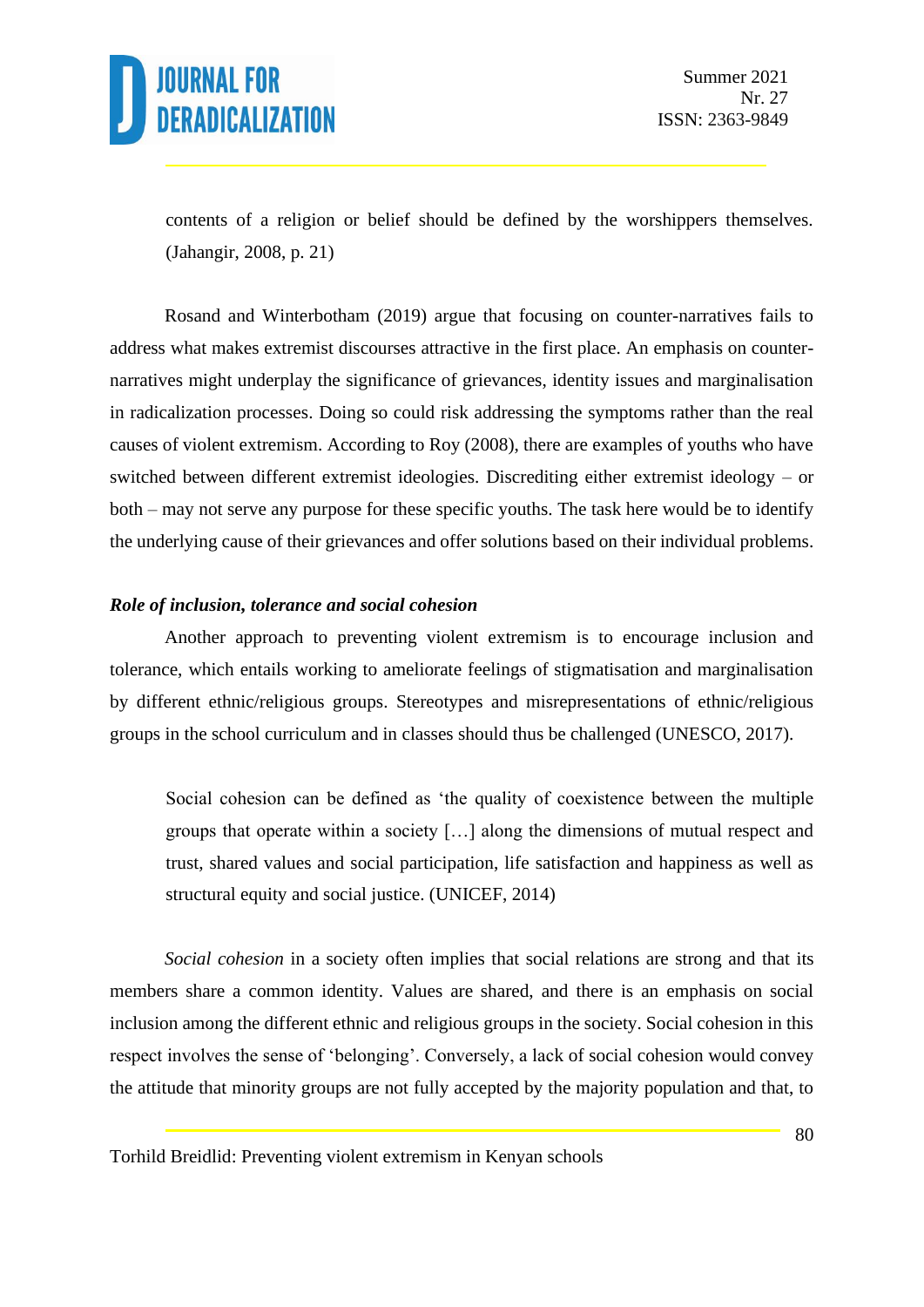be fully accepted, they must adhere to certain values. A lack of social cohesion thus also often means a failure of cultural diversity and thus an unwillingness to accommodate difference or 'the Other', i.e. accepting groups of people with sets of cultural and religious values different from those of the majority (Tawil & Harley, 2004). In many educational settings, such as in Kenya, it is often the knowledge and opinions of the majority communities that are emphasised, thereby leaving little room for minority opinions. Nevertheless, social cohesion may imply an attempt to communicate between different ethnic and religious groups to achieve a common platform of respect and trust. The promotion of social cohesion in the classroom is therefore a significant endeavour, particularly in terms of preventing extremism.

This approach is also in line with Halafoff and Wright-Neville's (2009) social exclusion model, which states that students who become radicalized are often alienated from their communities and from the school environment.

The integration of different ethnic/religious groups has also been seen as important for preventing violent extremism. Intergroup contact theory suggests that contact between different social groups decreases prejudices and improves empathy between them. However, the longterm effects of intergroup contact in practice remain unclear (Gielen, 2017).

#### *Are inclusion, tolerance and social cohesion sufficient?*

However, according to Speckhard and Shaykovci (2018), messages of inclusion and tolerance are likely to fall on deaf ears for those who do not feel included, such as youths. What these youths need are messages that address their grievances, such as Islamophobia, marginalisation and discrimination. Counter-narratives are therefore crucial to the delegitimization of the narratives of the extremists who cater to and exploit these negative experiences. Extremists often claim that by joining their group, new members will enjoy an inclusive atmosphere (for Muslims) and will be granted new opportunities, especially to vent their anger against the rest of society.

Notwithstanding, it is important to underline that radicalization to violence is a complex process, and that different narratives will be interpreted and received differently from one person to the other. There is thus no universal answer concerning what narrative or other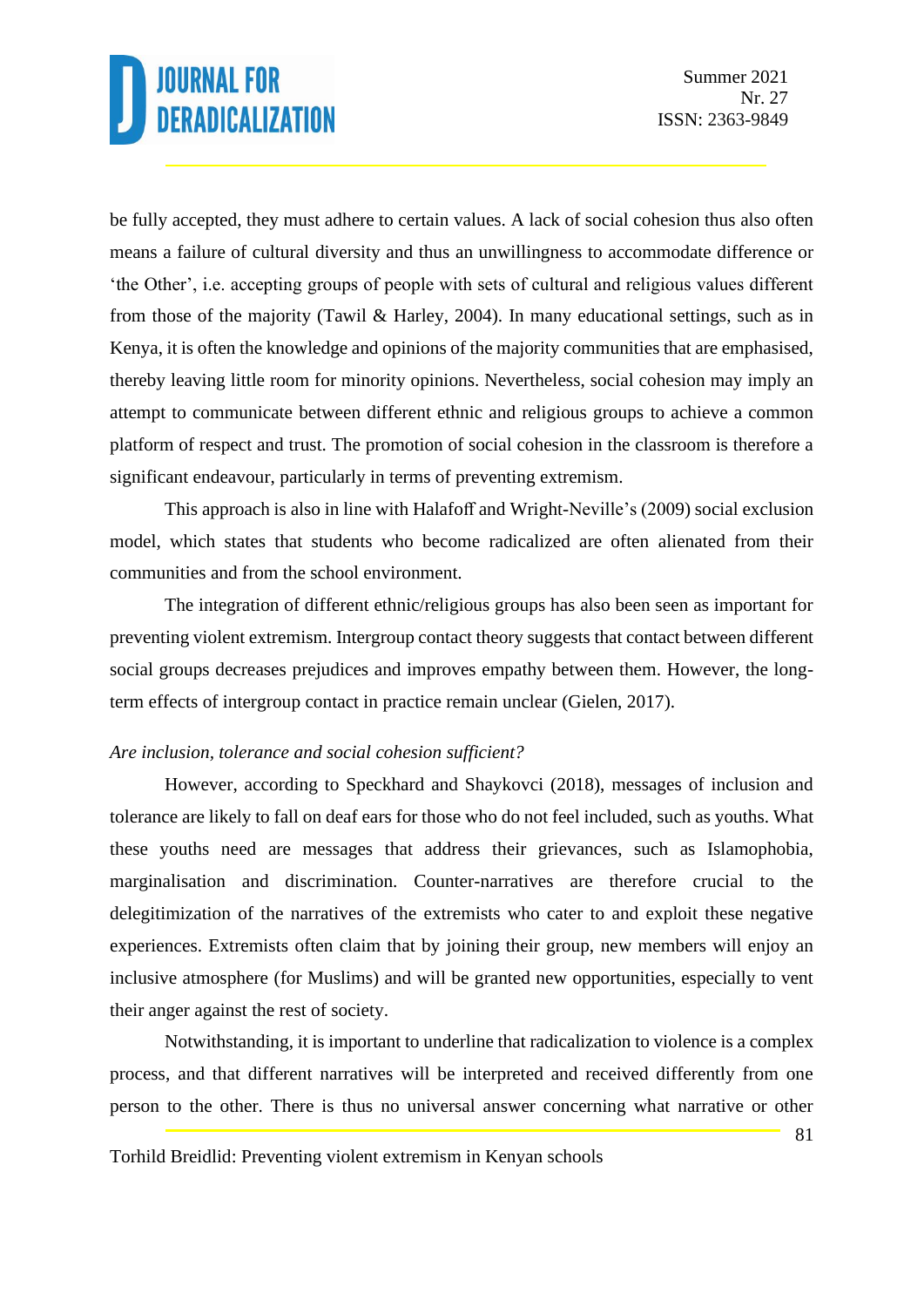approach will ultimately be effective, nor are teachers who are not professionally trained in this field given assurance that addressing these issues in a constructive way in class will be easy.

#### **Methodology**

My data were collected during fieldwork in Nairobi in 2019. The geographical locations selected for my research were chosen due to their ethnic and religious composition. Given the sensitive and controversial nature of my research, the names of the districts, schools and of the participants as well as distinctive personal details were changed in order to preserve their anonymity

Suffice to say that what distinguishes the locations are their large Somali and Muslim populations. Most of the students in the schools in these locations are from an area in which Al-Shabaab has recruited many youths. I conducted interviews in one secular school and two Islamic integrated schools.

*Bera High* is a secular school whose student composition is mainly Muslim, Christian, Kenyan and Somali. *The Islamic Integrated High School* is an Islamic integrated boys' school*. Gora High School* is an Islamic integrated school enrolling only Muslim girls. As an alternative to the madrassas and the classical Qur'anic schools, the Islamic integrated schools are becoming increasingly popular in Kenya, where the national secular public high school curriculum and the Islamic education curriculum are combined (Sheik, 2013). Many Muslims see the Islamic integrated schools as a good alternative to the public schools, which may not accommodate Islamic religious education. All their pupils are Muslims, but they come from different ethnic groups, such as Arabs, Somalis and Kikuyus.

I conducted 50 classroom observations, focusing on the subjects of History and Government, Islamic Religious Education and Christian Religious Education. I conducted 20 observations at Bera High School, 15 at the Islamic Integrated High School, and 15 at Gora High School. The classroom observations were important for generating insights into how the

Torhild Breidlid: Preventing violent extremism in Kenyan schools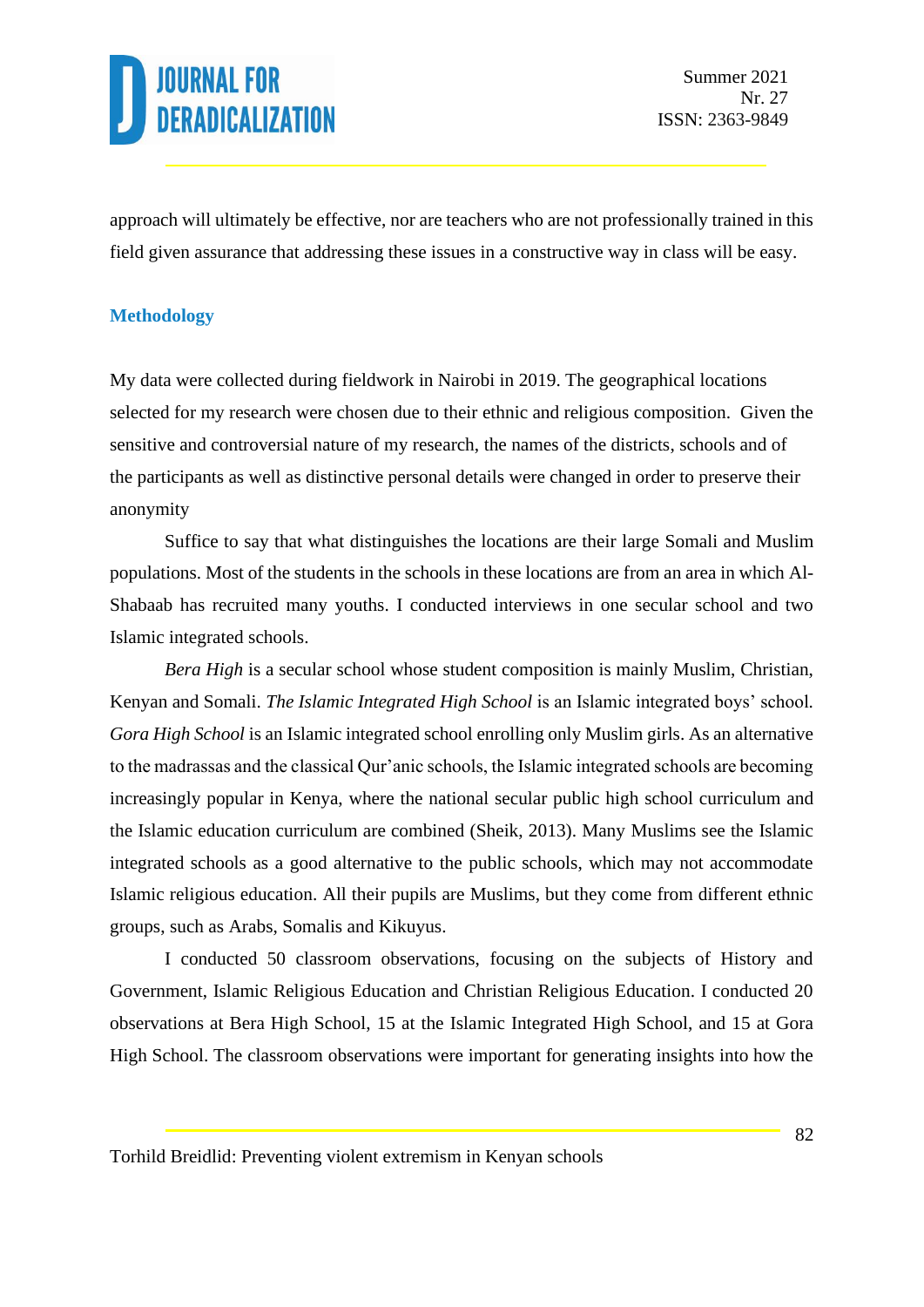teachers addressed the topic of violent extremism, and how this topic was received and treated in interactions with the students.

I conducted a total of 30 semi-structured interviews. At Bera High School, I conducted semi-structured interviews with three teachers, one principal and six students. At Gora High School, I conducted a total of 10 semi-structured interviews with two teachers, one principal and seven students. At the Islamic Integrated High School, I conducted 10 semi-structured interviews with two teachers, one principal and six students. The semi-structured interviews were based on data generated by classroom observations, thereby ensuring the relevance of the questions in the semi-structured interviews.

I also organised one focus group discussion at each of the three schools, ensuring that the students came from different ethnic and religious backgrounds. The focus group discussions complemented my data and generated information about the reasons underlying students' attitudes and opinions. One objective of the interviews and observations was to gain insights into what the teachers thought was the best way to prevent violent extremism in their school. Another objective was to obtain information about how the students perceived their teachers' openness about the topic of violent extremism. I had prepared questions, but I also allowed the participants to talk freely about the topic at hand. The following primary questions were asked: **To the teachers:** What do you think is the best way to prevent violent extremism in school? To what extent are you open about violent extremism with the students? **To the students:** To what extent do the teachers talk openly about violent extremism in the classroom? How inclusive is the school environment?

I also conducted interviews with experts in the field with regard to topics such as education, curriculum and violent extremism. In addition, I performed a document analysis of school textbooks in the subjects under investigation as well as of the high school syllabus.

Prior to collecting the data, I gained approval to undertake my project from the Norwegian Centre for Research Data (NSD). I also obtained ethical approval from a Kenyan university and a research permit from the National Commission for Science, Technology and Innovation (NACOSTI) in Kenya. All students who participated in the study received and

Torhild Breidlid: Preventing violent extremism in Kenyan schools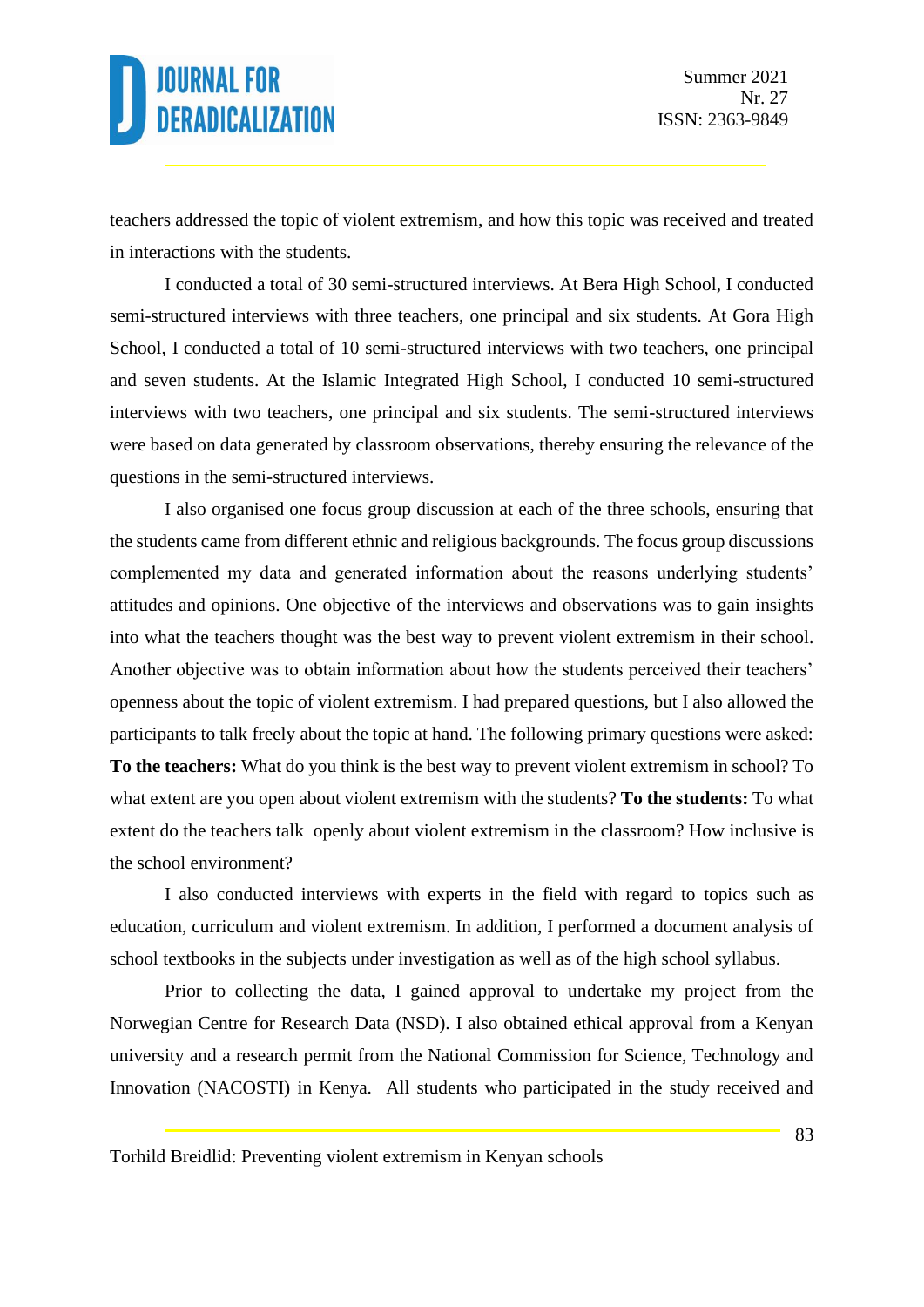signed an informed consent form and were told that their participation in the study was completely voluntary. This information was especially important to disclose to the participants so that they would be assured that my research would not cause any harm to their safety and reputation.

The interviews were audio-recorded using a secure dictaphone. The transcription was organised and analysed thematically on the basis on the research objectives and questions. My analysis followed the structure of the interview guide. I probed the participants' reflections on how best to prevent violent extremism in the classroom. Thereafter, I focused on the teachers' openness surrounding violent extremism and whether the students were allowed to participate in related discussions. In the second stage, I analysed whether these responses were in line with the following two approaches: '*inclusion, tolerance and social cohesion'* and *'resilience to violent extremism'*. Finally, in the discussion of my findings, I paid particular attention to the implications these findings might have on preventing violent extremism in Kenyan schools.

#### **Findings and discussion**

In this section, I present and discuss my findings related to the two approaches/responses to violent extremism and radicalization – '*inclusion, tolerance and social cohesion*' and '*resilience to violent extremism*' – under separate headlines. As mentioned, the terrorist attack at the Dusit Hotel in Nairobi took place during my fieldwork. I was therefore curious to determine to what extent the Dusit terrorist attack had affected teaching in the schools in the days following the attack and also the teachers' reflections on preventing violent extremism in general.

#### *Inclusion, tolerance and social cohesion*

The Kenyan syllabus underlines the importance of 'removing conflicts and by promoting positive attitudes of mutual respect which enable them to live together in harmony, and foster patriotism in order to make a positive contribution to the life of the nation' (Kenya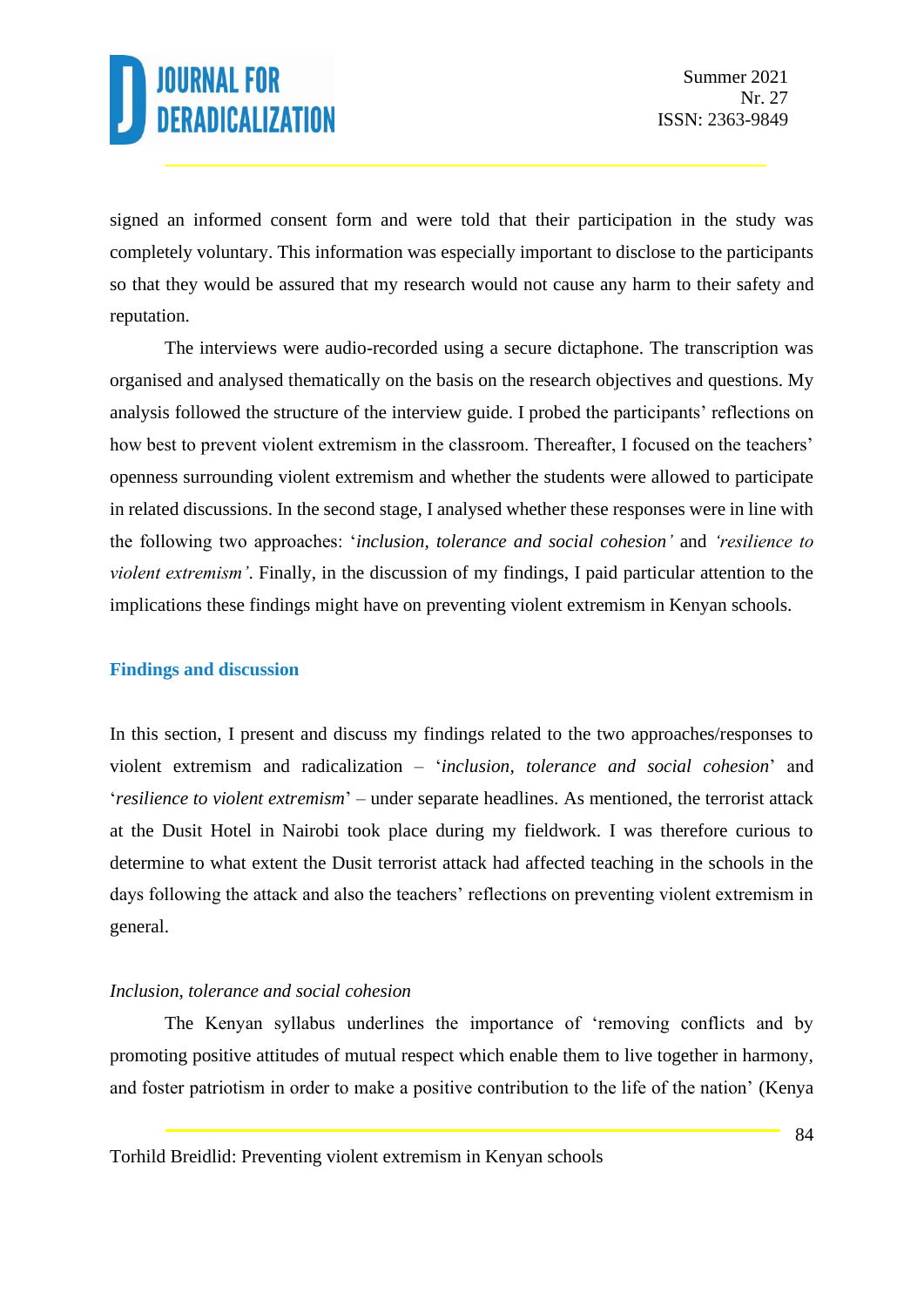Literature Bureau, 2002). The syllabus thus places emphasis on promoting tolerance and harmony in Kenya.

The teachers primarily focused on inclusion and tolerance in the schools. Philip, an Islamic religious teacher at Bera High School who is also the deputy principal for academic activities, stressed the importance of creating harmony and bolstering cohesion in class as well as avoiding divisions. He also explained that religious leaders from different faiths visited the school each week, a routine which is likely to increase interreligious tolerance:

*We also do many things to try to create cohesion between the different ethnic and religious groups at this school. We have morning assemblies on Monday and on Friday. On Monday, we have Christian assemblies where a priest comes and talks about tolerance, etc. On Friday, we have Muslim assemblies where a Muslim cleric talks about harmony between the different religious groups* (Interview, January 2019).

In an Islamic class held the day after the Dusit attack, Philip, the IRE teacher, stated the following:

In the Dusit attack, Al-Shabaab actually targeted Muslims. It is important not to *associate Muslims/Somalis with Al-Shabaab. The media also give the wrong impression of this. I think that this is something that needs to be challenged as well. Have you ever heard the statement, 'we can agree to disagree?' We can have different opinions, but at the end of the day we can still be friends* (Observation, January 2019).

Philip talked for about 10 minutes on this topic, but he did not ask any questions of the students, who sat there quietly.

When I asked Philip about the aforementioned lesson, he replied: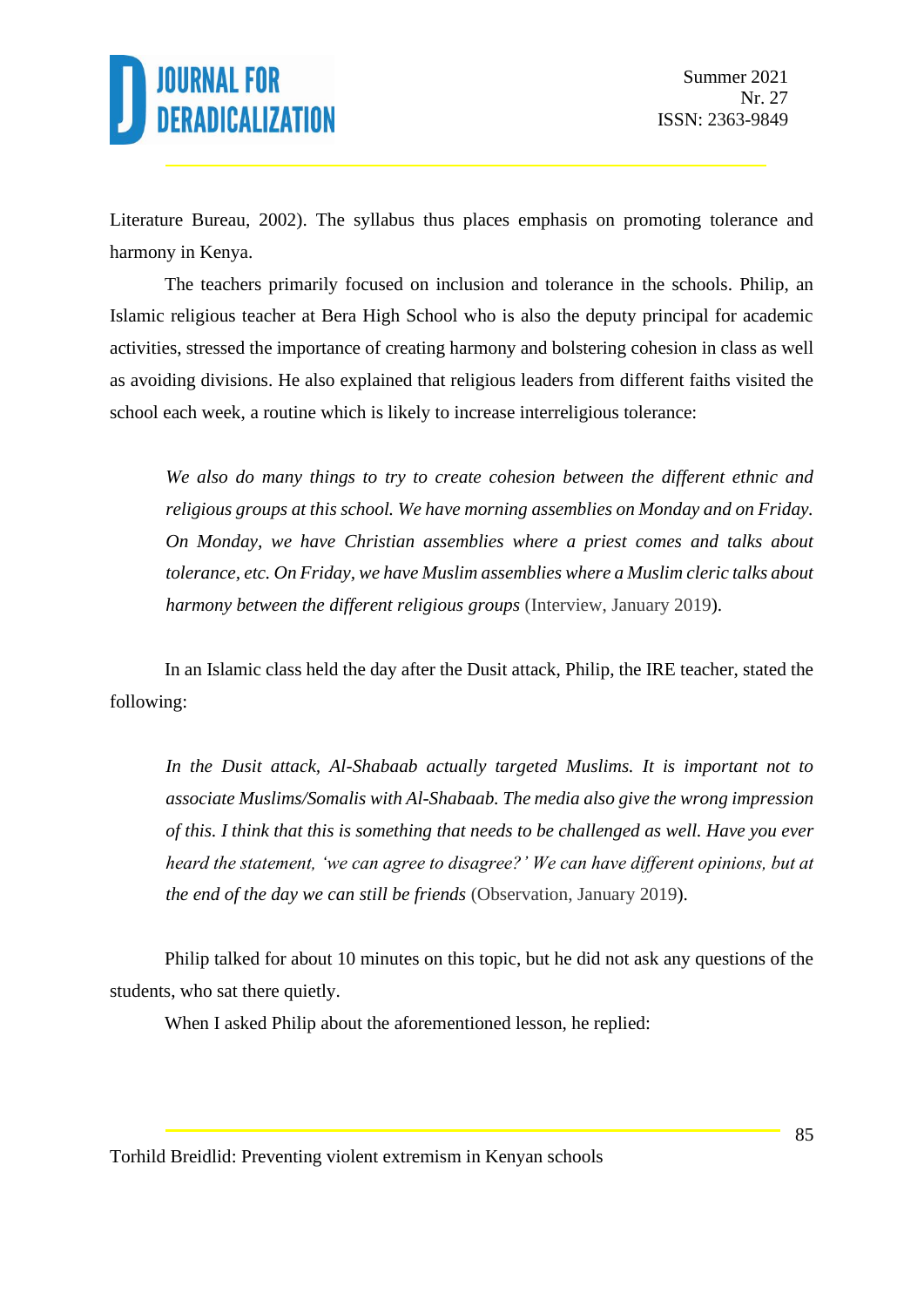*Yes, I talked about the Dusit attack completely freely. In Kenya we are of course used to terrorist attacks happening. I can even influence them positively in that regard in terms of countering negative attitudes. Since I have been at this school, there have not really been any cases of radicalization* (Interview, January 2019).

Philip's narrative in the classroom and his response in the interview later on addressed the attack in terms of diminishing misconceptions about Muslims' attitudes towards the terrorist attack and that Muslims were also targeted. Philip clearly wanted to mitigate tensions and divisions and, as he stated, 'counter negative attitudes'. This was simultaneously an attempt to promote cohesion in the class.

Anne, a history and government teacher at the same school stressed the importance of inclusion:

*What we are doing, which is working, is focusing on integration. For instance, we have mixed classes with a lot of Muslims, Christians, Somalis, etc. We also have a mix of different prefects, which belong to different religious/ethnic groups. I think that is very important in order to prevent violent extremism. That all the students get to know each other* (Interview, April 2019).

This approach is in line with 'intergroup contact theory', which suggests that increased contact between social groups may decrease prejudices and increase empathy between different social groups (Gielen, 2017). There is, however, uncertainty about the long-term effects of contact theory in practice.

According to the teachers' responses in the Islamic Integrated High School, the presence of radical pupil groups made discussion of terrorism a sensitive issue, and it was therefore in some cases avoided, even after the Dusit attack. Contextual information may explain this reluctance: One student who went to this school was the main perpetrator of an Al-Shabaab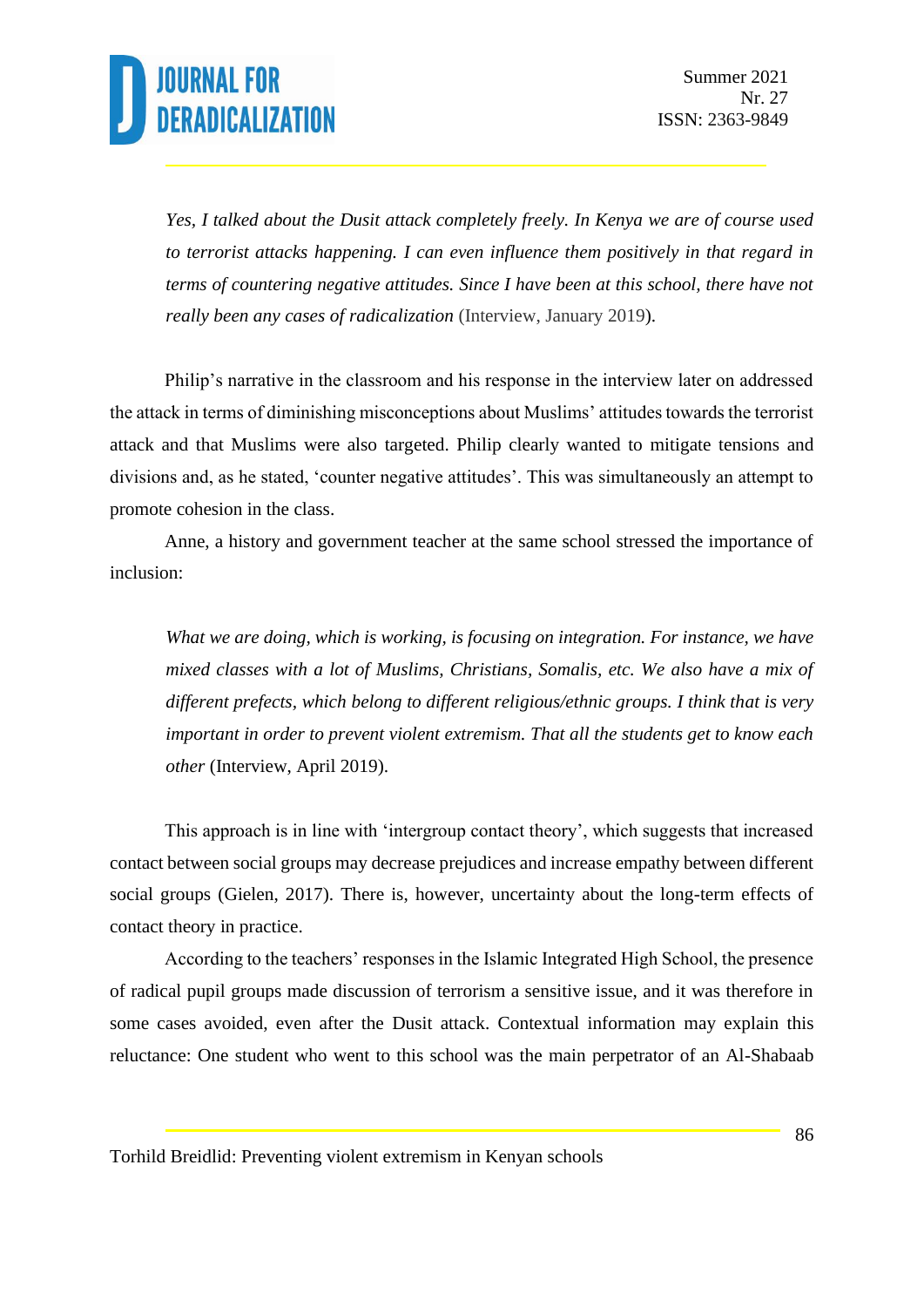attack that killed 152 people at Garissa University in 2011. For Sam, a history and government teacher, it was important to dismiss stereotypes, particularly about Somalis:

*I am a bit cautious about talking about different ethnicities/religions. Especially not saying anything bad about the Somalis. The Somalis can be a bit harsh. I am very afraid to talk about Somalis in relation to the Dusit attack. I have to be very careful not to offend the Somalis in any way. I even tried to minimise the role of the Somalis by stating that there were Kikuyus, etc. involved in the terrorist attack as well* (Interview, March 2019).

As in the secular school, the teachers' methodological emphasis in the Islamic Integrated High School was to create cohesion and diminish stereotypes to stem tensions, which may be important in creating an inclusive environment for every student group in the class. As will be discussed, there is, however, a sense that cohesion and inclusion overrule profound discussions on extremism and controversial topics. This gives the teachers the possibility of avoiding these difficult issues, apparently to the satisfaction of many.

Moreover, some teachers in the secular school also stressed that the inclusion of all the ethnic/religious groups is manifested in the syllabus and in the school textbooks. These teachers stressed that even though the syllabus was shallow, it did not include any discriminatory words or views about any ethnic/religious group.

However, as I found in my document analysis, some aspects of the national textbooks in Islamic Religious Education did indeed reinforce stereotypes. The general objective of Islamic Religious Education is to develop 'respect for and foster harmonious co-existence with other people through tolerance' (Kenya Literature Bureau 2002, p. 96). A chapter in the 'Islamic Religious Education study book' also focuses on the relationship between Muslims and non-Muslims. However, some sections in this chapter do not appear to promote social cohesion: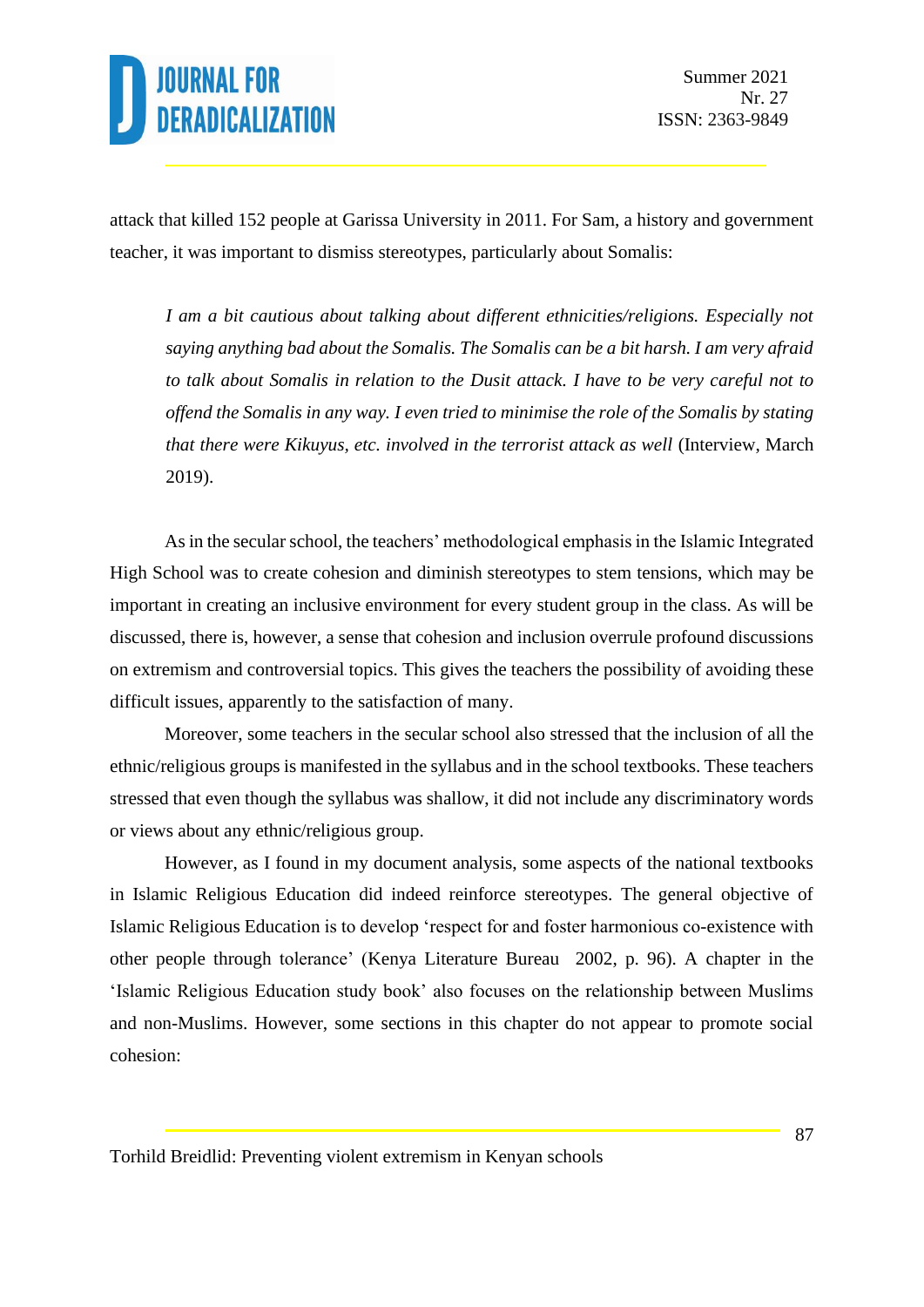

*Despite the fact Muslims are to be kind to non-Muslims, they are advised neither to support nor entrust them with their secrets. Allah says in Q.3.118 Oh, you who believe! Take not as your Bitanah (advisors, consultants, protectors, helpers and friends) those outside your religion (pagan, Jews, Christians and hypocrites) since they will not fail to do their best to corrupt you, they desire to harm you severely. Hatred has already appeared from their mouths, but what their hearts conceal is far worse*. (Islamic Religious Education study book, Kenya Institute of Education, 2010, p. 59).

Muhammed, an Islamic religious teacher at Gora High School, the Islamic girls' school, said he fully agreed with the statement:

*I have to agree with everything the Quran says. You cannot trust non-Muslims at the same level. You should be careful when dealing with non-Muslims* (Interview, March 2019).

Although Muhammed took a clear stance against terrorism, he clearly presented an 'othering' perspective towards Christians. There is a sense that rather than creating social cohesion and good citizens across religious and ethnic groups, such statements may increase tensions and fuel extremist attitudes. This might be particularly problematic in the Islamic integrated boarding schools, where the students might not get to interact much with other religious communities.

#### *Resilience to violent extremism*

Most of the teachers were hesitant to discuss controversial topics and violent extremism in the classroom.

On discussing extremism in class, Sam, the history and government teacher at the Islamic Integrated High School, stated: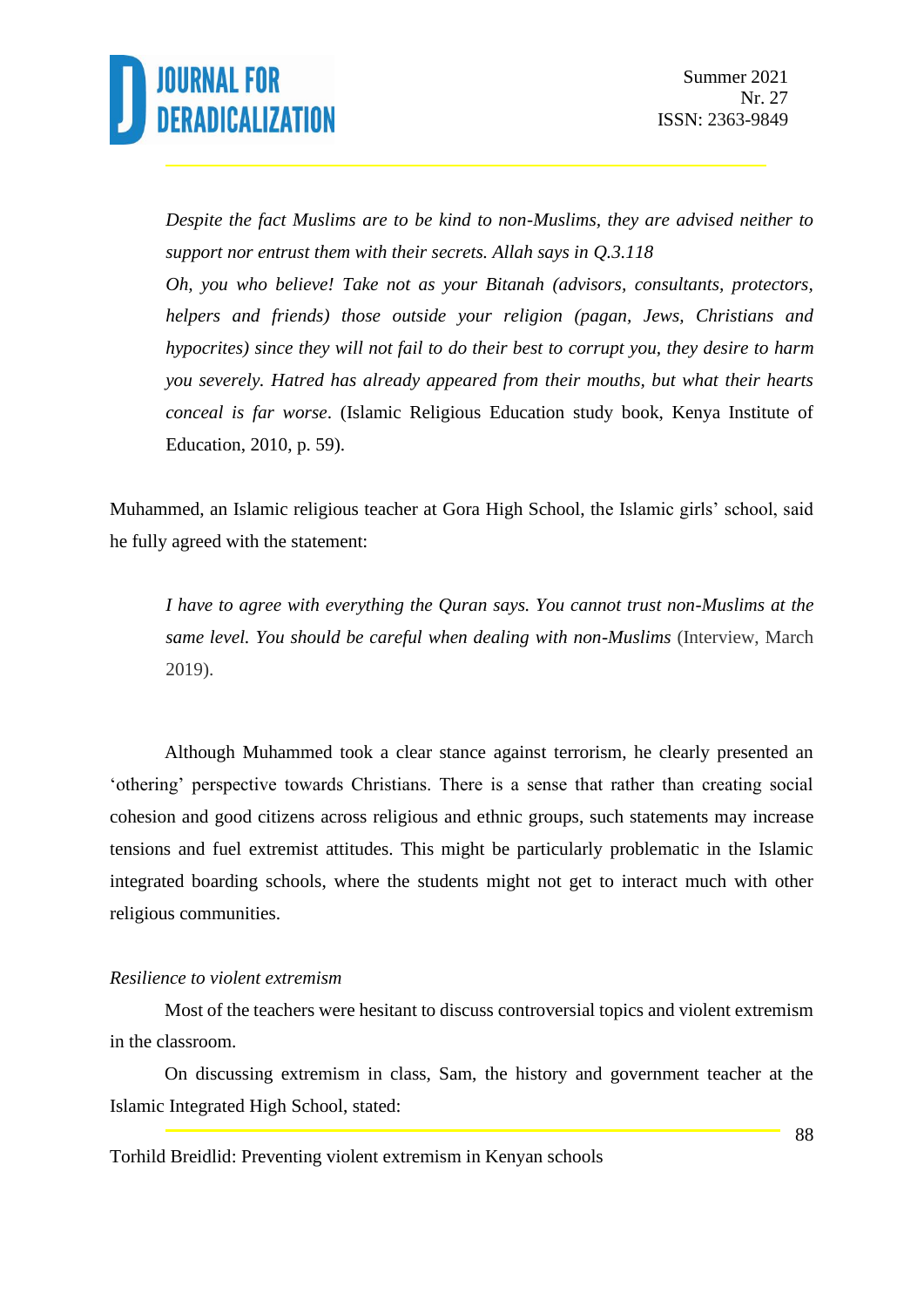*I couldn't talk about the Dusit attack when it happened in January. I felt that it was not appropriate to talk about it. I didn't want to stir up any bad feelings. If some of the students started bringing it up I would answer, but I would answer indirectly. There were also issues of tribalism in the beginning. People came from different backgrounds. We taught them that they are all brothers as Muslims and that they are all brothers as Kenyans* (Interview, March 2019).

Afnan, the religious teacher at the Islamic Integrated High School, said that he mentioned the Dusit attack and even discussed Al-Shabaab, but he did so in a very careful manner so as not 'to stir up tensions'. He also stressed that Islam is against terrorism:

*We talk to the students in a general manner about topics such as Al-Shabaab, for instance. We don't want to stir up any tensions between the different ethnic groups. I don't feel uncomfortable talking about these issues. I also talk about the Dusit attack and terrorism in general. Islam is against such acts. The religion does not prevent Muslims interacting with other non-Muslims. I discourage them from these kinds of attacks. We also have a section on the relationship between Islam and Christianity. We have Muslims and Christians. We are preparing the kids for life after school. A Muslim is not supposed to be an enemy of other people* (Interview, April 2019).

Anne, the history teacher at Bera High School, claimed that she was not afraid to talk about ethnicity and religion, although she had evidently not been very open about the recent Al-Shabaab attack. Interestingly, she stated that she was more worried about being critical of the political leadership in the country, thus focusing on national cohesion in the polarised Kenyan nation: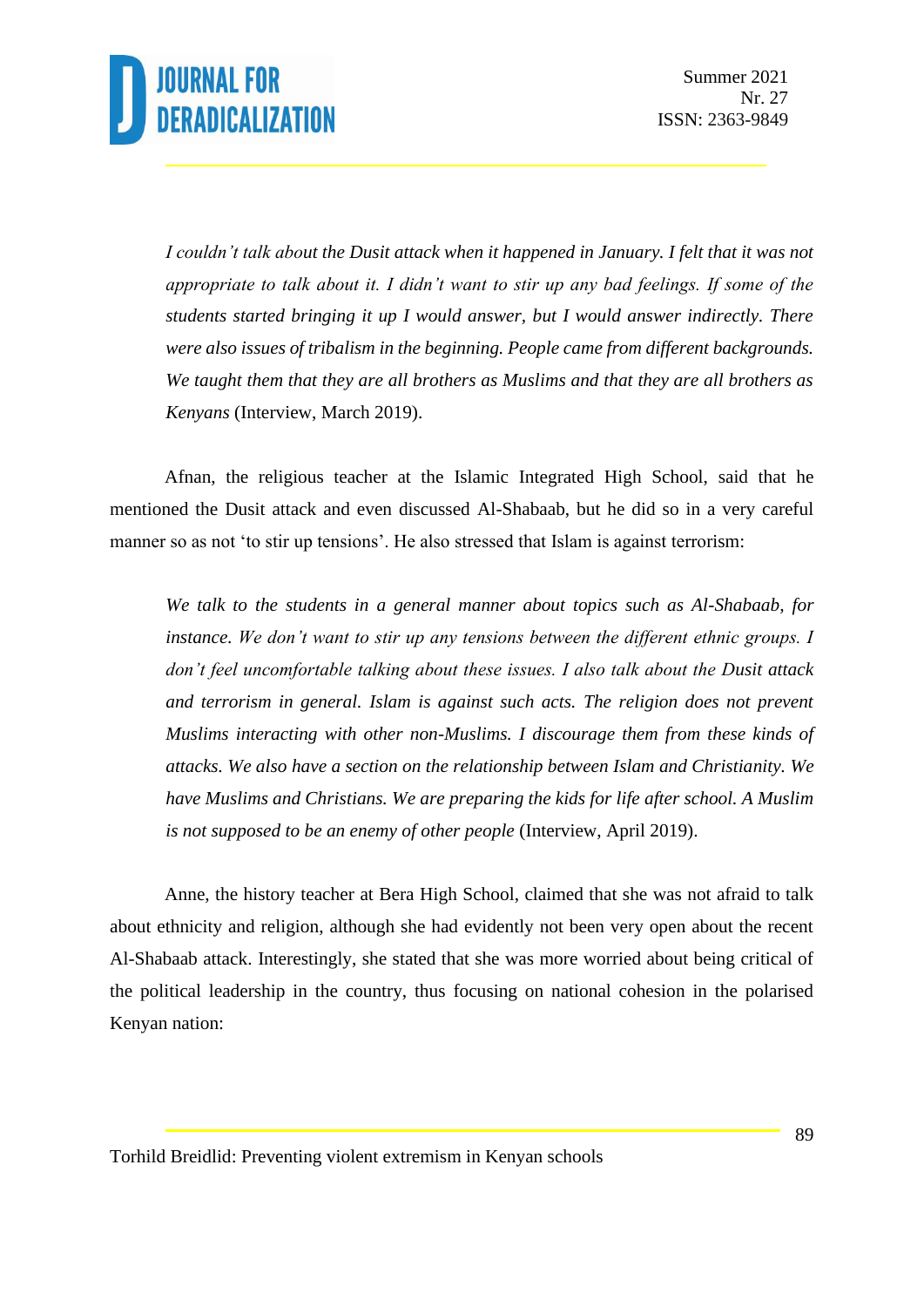*You never know, there might be spies everywhere… You don't want to say anything bad about the Kenyan leadership. You don't want to be too vocal. Just think about Miguna Miguna, who was deported from Kenya. When you talk about the post-election violence or past elections you have to be very sensitive to the students' feelings. You have to know how to handle it. Because there might have been someone who has been affected… I remember during Moi's time when we couldn't really talk about politics in class. But it's still a bit like this today. It is a bit restrictive. The same with the Dusit attack. There were still people affected* (Interview, April 2019).

What attracts people to violent extremist groups was not addressed in the visited schools, although it seemed important to discuss this after the Dusit attack. By not discussing controversial topics, the teachers may reduce the risk of negative reactions or provocations, and thereby promote social cohesion, at least in class, but may at the same time leave a void for critical analysis with unknown consequences. This approach seems to be in contrast to research, which suggests that developing resilience to violent extremism occurs best through critical thinking and open discussions. Through seeing things from different perspectives, the students will be better able to detect flaws and manipulations of different sources and to counter extremist narratives. Online information is easily accessible, and by building resilience, students will be better able to critically scrutinise different information (Sjøen & Jore, 2019; UNESCO, 2017).

#### *The curriculum/syllabus does not encourage teachers to discuss controversial topics*

Admittedly, the Kenyan curriculum does not support extensive teaching about extremism and religious conflicts, which, according to Anne, the history teacher at Bera High School, 'is a bit rigid and it is a bit restricted. It is restricted what you can talk about, and it is just too exam-oriented. Moreover, the textbooks are not very helpful either'. Anne went on, saying: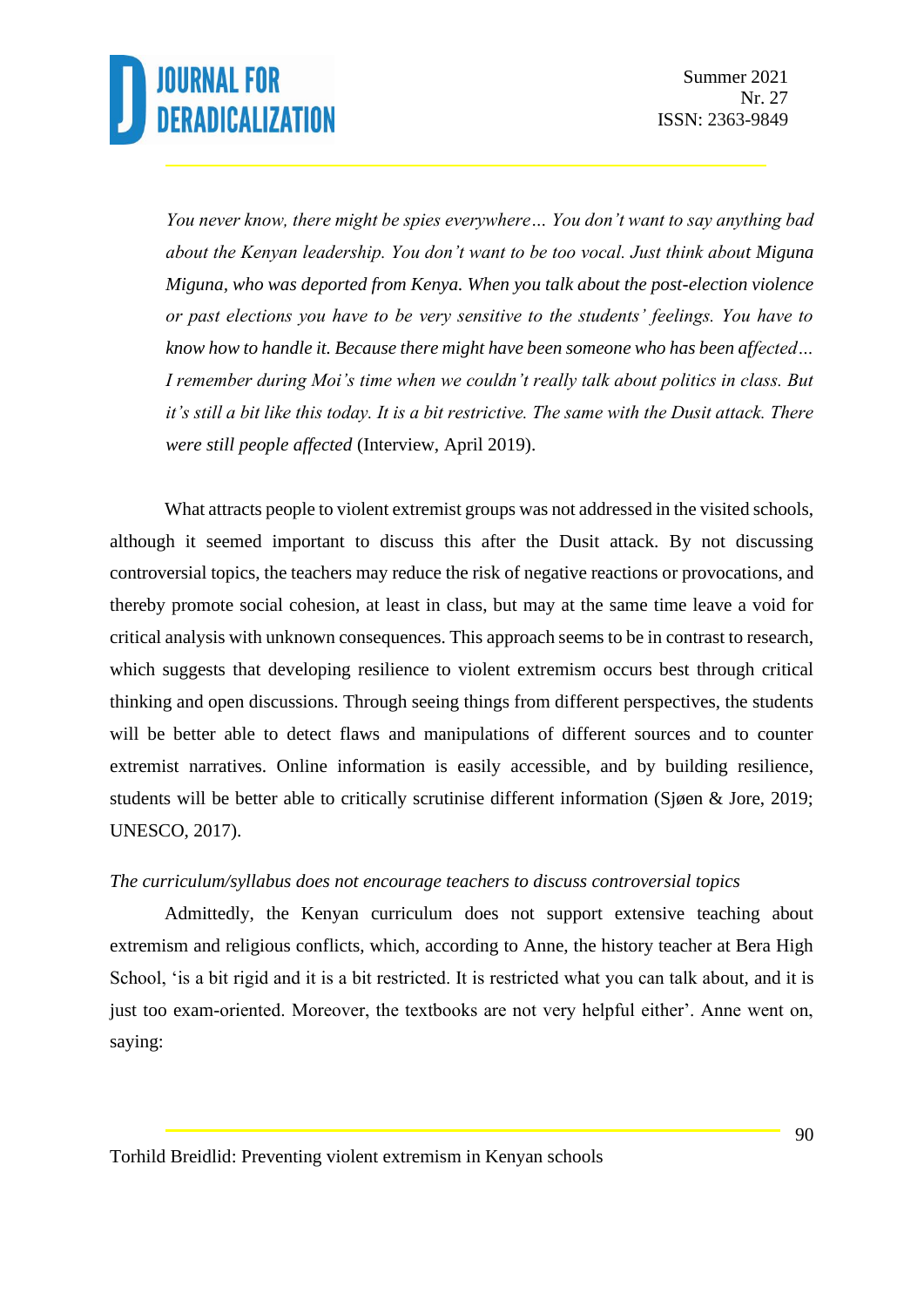*The textbooks don't go a lot into the different ethnic/religious groups. It is a lot up to the teacher how they want to talk about this topic and how deep they want to dig into ethnic/religious conflicts. The textbooks just touch the surface. There is not really a lot about conflict management skills in History and Government* (Interview, April 2019).

Phillip, the Islamic religious education teacher, stressed:

*There are also things that need to be done with the syllabus. It is too shallow; it does not really go into difficult topics like racism, xenophobia, stereotypes, violent extremism, etc. I think the new curriculum will help a lot in that regard* (Interview, January 2019).

However, a spokesperson at the National Cohesion and Integration Commission, who is in charge of 'civic education and advocacy', stated:

*I think the schoolbooks want to focus on the positive sides, and they don't want to stir up any tensions or don't want to glorify or create new conflicts. They want to focus on the positive contribution of the different ethnic and religious groups. For me, I think controversial topics should be brought up in the textbooks, but you have to be very careful how you present the topics. It is also political what has been left out or included in the schoolbooks* (Interview, December 2018).

A spokesperson at the Kenyan Institute of Curriculum Development emphasised:

*[I]n the new curriculum, which is under development, terrorism will be included, but I don't know if Al-Shabaab will be mentioned. We don't want to glorify it either, and there are also other terrorist groups. We want to make the topics as positive as possible*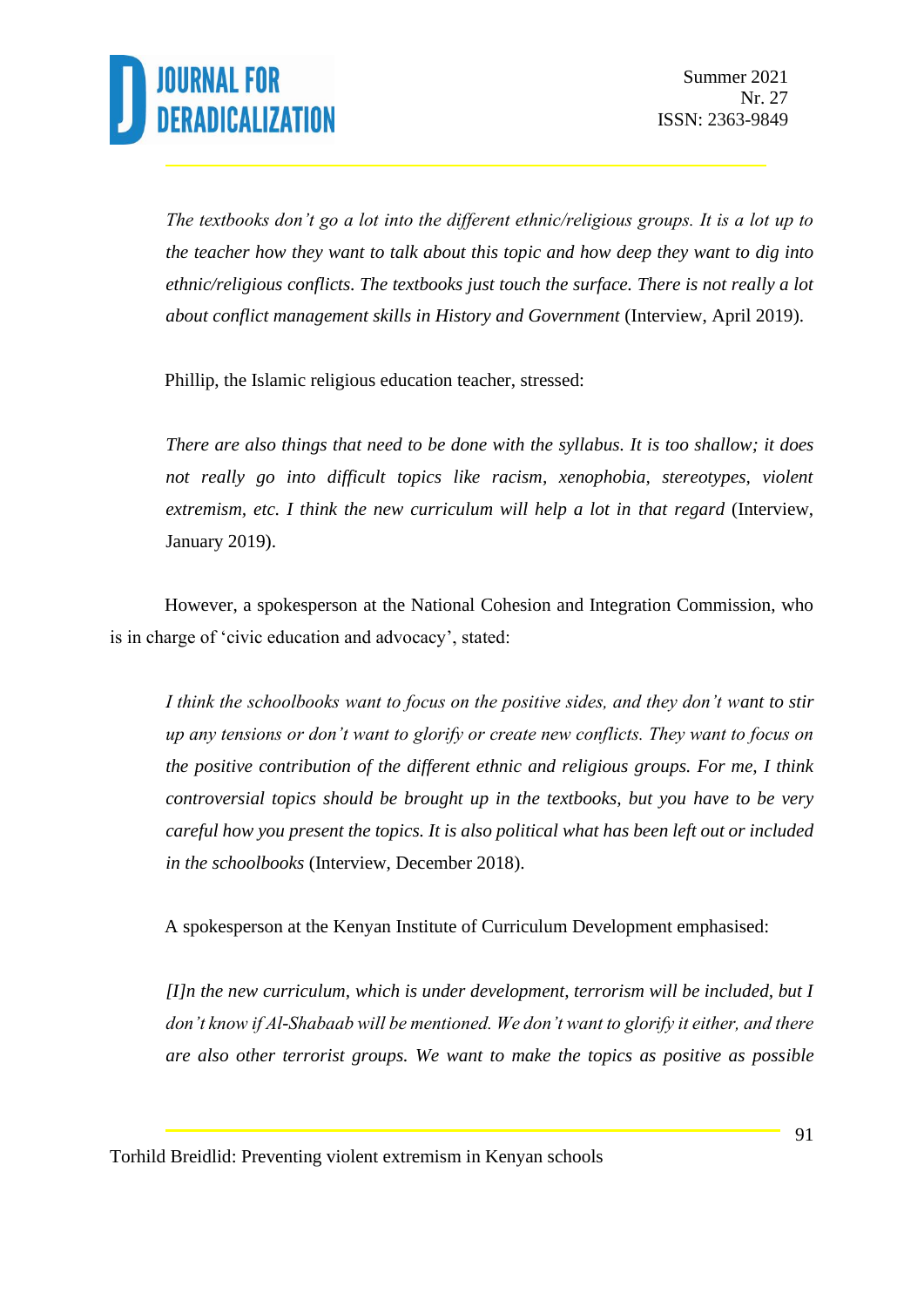*regarding the inter-ethnic-religious relationship. We don't want to focus on the negative* (Interview, December 2018).

Since there are various forms of terrorism in Kenya, it seems logical to discuss these different forms, and also the possibility of state terrorism. This may also be important in order to challenge the common misconception that violent extremism is always linked to Islam.

At Gora High School, the reason why the Dusit attack was not discussed was that it was not in the syllabus at that time. One of the students, Nazia, had this to say about extremism and ethnic conflicts:

*We don't really learn a lot about conflicts or ethnic/religious conflicts. When we had the terrorist attack, the teacher didn't talk about the background for the terrorist attack, she just said that she was glad we were safe. She doesn`t want to waste time. She wants to concentrate on the new syllabus. She has been hearing complaints that we do not go through the syllabus fast enough* (Interview, February 2019).

Sama, another student, confirmed the avoidance strategy used in class and the focus placed on the syllabus and the examinations:

*When the teacher talks about Islam, she only presents Islam in one way. The teacher makes us understand Islam in a better way. You cannot judge someone because they have that religion… No, we don`t really talk about contemporary issues in the classroom, and she didn't mention the Dusit attack. She mostly concentrated on the syllabus* (Interview, February 2019)*.*

According to Muhammed, the Islamic teacher, terrorism should be discussed, but only when appropriate in relation to the syllabus: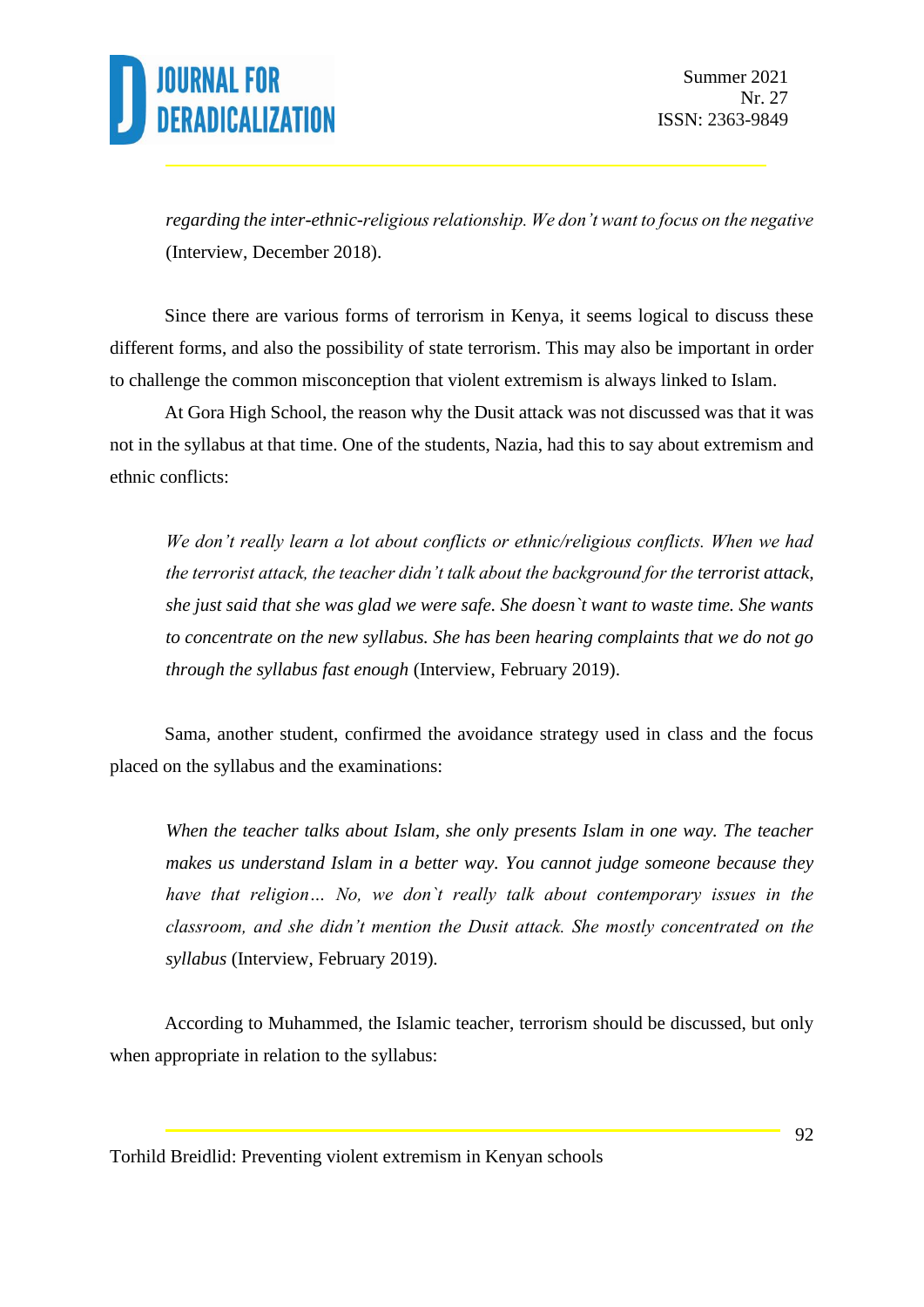*In principle, terrorism should also be discussed. It is also important to discuss misconceptions. Terrorism is no good. Islam is a peaceful religion. There are a lot of misconceptions in the Western world. The majority of Muslims do not follow terrorism. However, we did not discuss the Dusit attack in January because it was not in the syllabus. We have to wait until we get to the section on terrorism/jihad before we can talk about the topic* (Interview, March 2019).

#### *Counter-narratives*

Most of the teachers appeared to present a master narrative that limited a more complex narrative structure. There was no actual attempt to address a terrorist narrative on its own terms: They did not, in line with Maan, 'expose logical fallacies, false dichotomies and metaphoric manipulation' (Maan, 2013, p. 3). Consciously or not, they focused on inclusion and cohesion rather than confrontation and analysis and discussion of the extremists' underlying message. In fact, their approach seemed to be in line with what Hemmingsen and Castro (2017) recommended, since 'actual evidence that counter-narratives are an effective method of minimizing the impact of narratives and of preventing acts of violence is lacking' (p. 3).

Only one of the teachers stressed that counter-narratives were integrated in his teaching methods. In the Islamic Religious Education (IRE) class I observed at Bera High School, Phillip underlined that he focused on social cohesion, but that he also concentrated on countering extremist narratives:

*I was working in Eastleigh, where there were many terrorist attacks happening. So that is why I wanted to start classes where they would discuss these issues. I wasn't that concerned about who was being radicalized or what not. I was mostly concerned about teaching about harmony between the different ethnic and religious groups. I started to integrate that in the lesson, and I started talking about different ideologies and how they can reject those demands. It was important to create cohesion in order to avoid that divide. Because there was a lot of tension in the school* (Interview January 2019).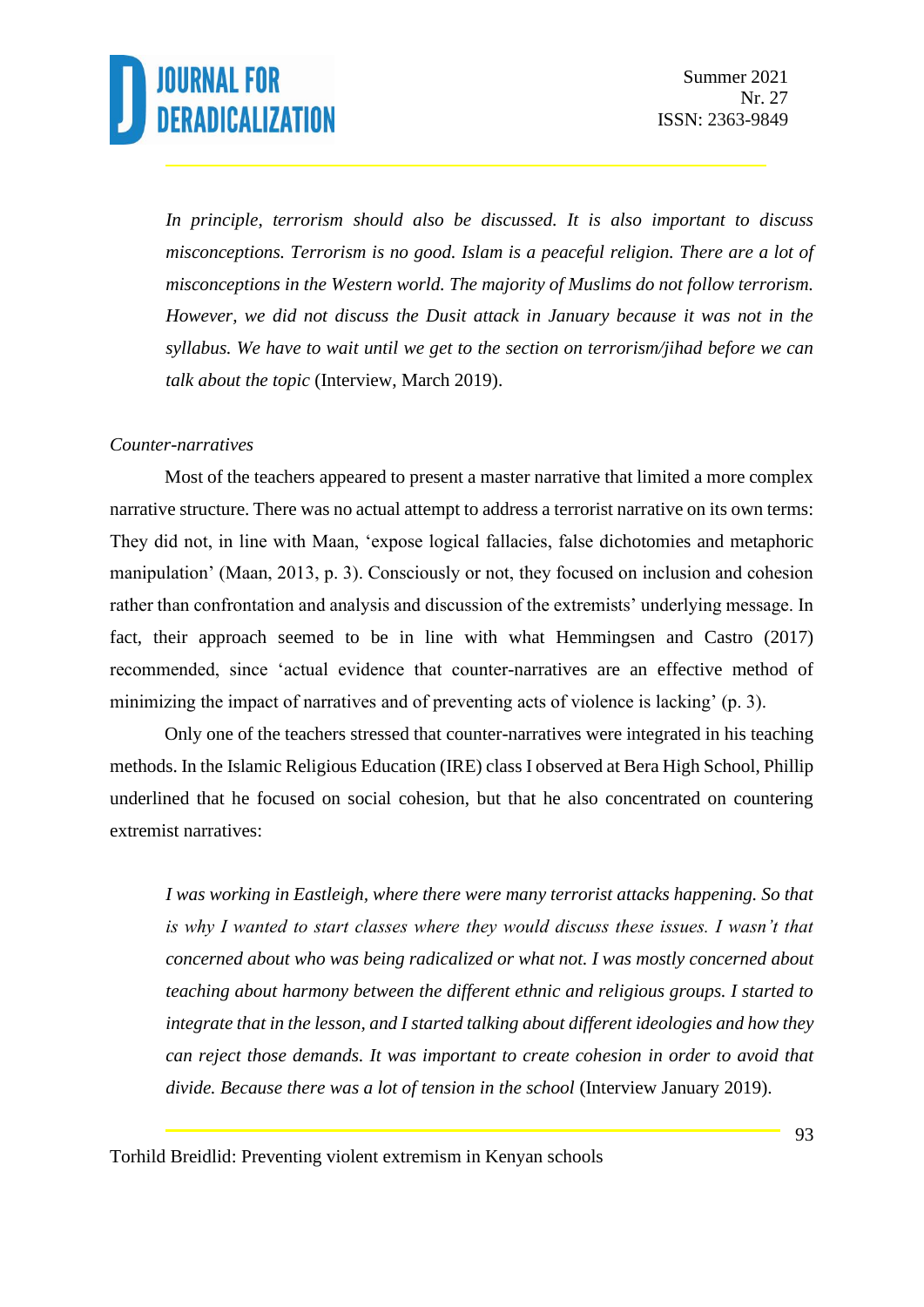

When I asked Phillip, the Islamic religious teacher, how he attempted to discuss the issue of extremism in practice, he stated the following:

*I definitely think it is extremely important to guide and advise the students. Talk to them one to one and in the classroom, guide them with their view, engage with them. Try to tell them the difference between propaganda and the text. Counter the extremist narratives, show them films of terrorist groups and their message, and delegitimise their message* (Interview, January 2019).

He further added, 'I also think many teachers avoid this because they believe it is a very sensitive topic'.

Even though Sam, the history teacher at the Islamic Integrated High School, stated that he was hesitant to talk about terrorist attacks, he mentioned that he *has* tried to correct some extreme viewpoints in class.

*Some students who came to this school in Form 1 had very extreme viewpoints. Many of them were Salafists. The syllabus has corrected some of those perspectives. We talk openly about these topics in class* (Interview, March 2019).

Through correcting some of these Salafistic viewpoints, Sam seems to be using counternarratives to delegitimise the narratives of the Salafists. However, counter-narratives, especially *religious* narratives, are perceived as controversial. First, as argued by Ferguson (2016), there is no clear link between radical views and extremist actions. An individual may hold radical views without resorting to violent extremism. According to Gemmerli (2016a, 2016b), counternarratives also risk having an exclusionary effect, stigmatising Muslims who do not tick the box of 'moderate Islam'. This practice may therefore infringe on religious freedom. Moreover, a meta study conducted by Carthy et al. (2020) found no evidence that counter-narratives that challenged the theological underpinnings of the extremist narrative were efficient.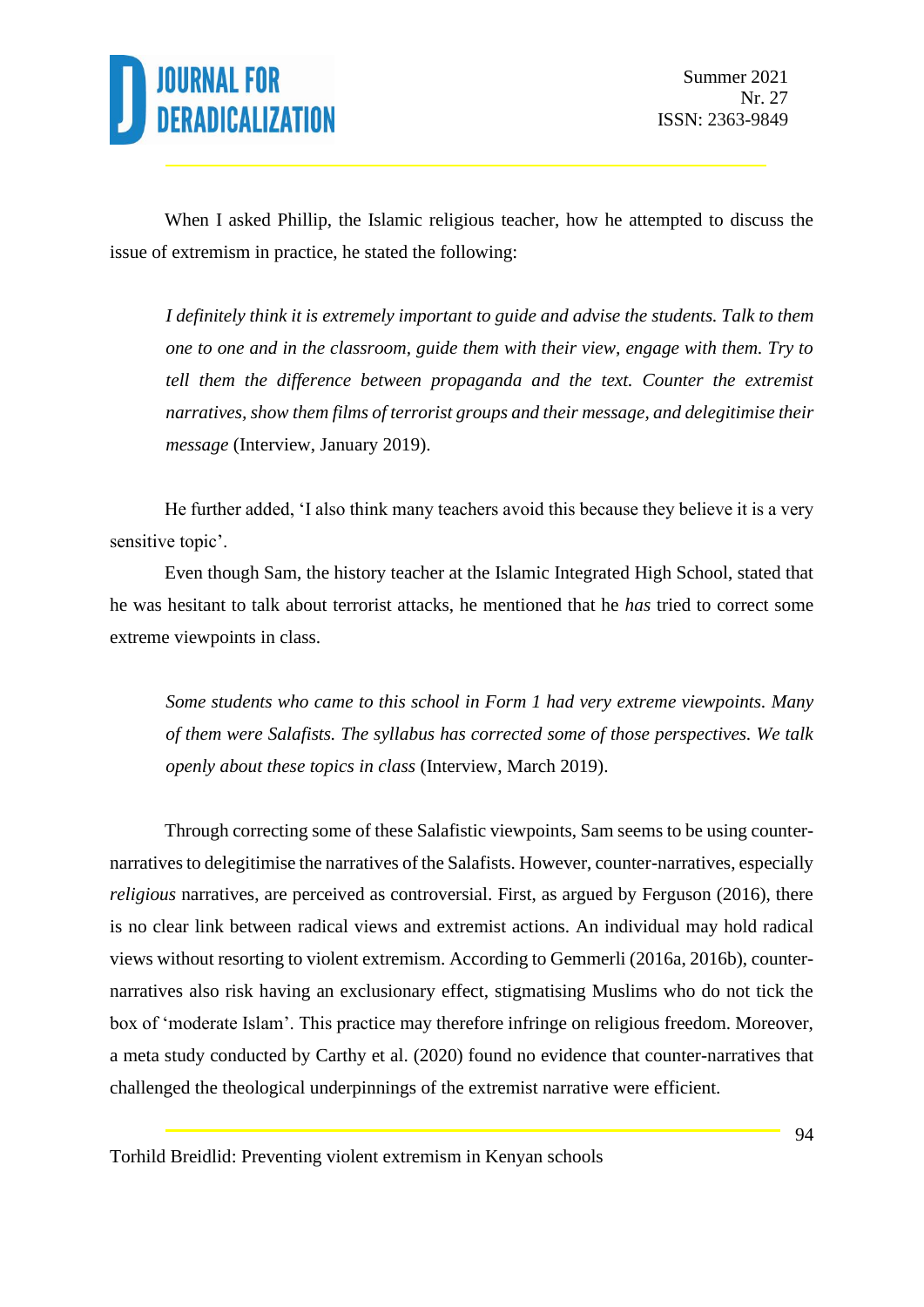However, narratives which focus on grievances such as marginalisation, Islamophobia and discrimination, which extremist groups use in their propaganda machinery, need to be addressed and discussed (Speckhard & Shaykovci, 2018).

Phillip, the Islamic teacher, used teaching methods that were, according to his own perception, quite successful, since he suggested that there had been no cases of radicalization since he first came to the school a year ago. His way of approaching the issue also seemed to be an attempt to confirm the identities of the pupils in class as different from those of Al-Shabaab. In his teaching, he brought up the topic of violent extremism and focused on countering the narratives of the extremist groups, while at the same attempting to create harmony between the different ethnic/religious groups. However, his teaching methods were clearly authoritarian and in line with banking education, which rarely allowed for any dialogue between the teacher and the pupils, and which made it difficult to grasp students' concerns and issues regarding violent extremism. The students merely sat and listened as the teacher spoke. There is reason to question the complete lack of interaction between the teachers and the pupils after such a shocking event as the Dusit attack. Philip also seemed to act contrary to research, which underlines that discussion and critical thinking are vital in stemming extremism (Ghosh, 2017).

Most of the teachers in the various schools observed used a mostly top-down strategy, one that left no room for questions or doubts. Some teachers sometimes had group assignments, where the students gave presentations in front of the class, but this activity did not appear in all of the classes I observed.

As noted, teaching in the classrooms that I visited was heavily influenced by banking education (Freire, 1970). My observations were also confirmed by a Professor in Education at a Kenyan University:

*There is coerced obedience in Kenyan schools, and freedom of speech is not encouraged. The teacher is the centre of knowledge. The learner has to follow the teachers' words. Social studies and human rights are taught in a conservative,*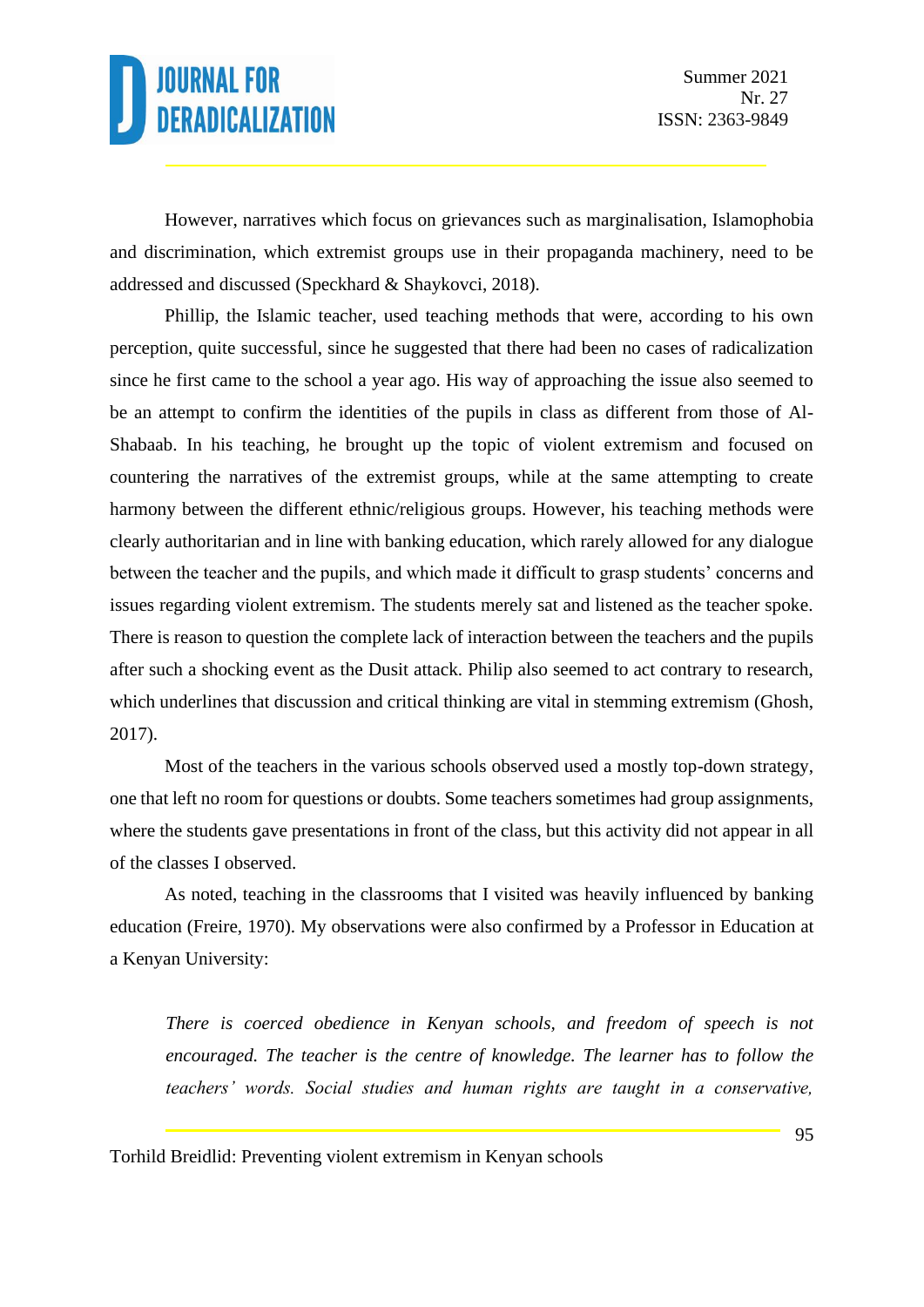*constructivist way. There is a lot of focus on memorising, especially for examination purposes. There is no autonomy to challenge teachers' perspectives. Islamism and Christianity are taught from a historical perspective. If you, as a student, are profiled as a political outsider and are propagating ideas, you have problems … Any dissenting voices are not allowed. It is important to operationalise the knowledge. Build peoples' capacities. Put the knowledge into operation. This is not really happening in Kenyan schools* (Interview, September 2018).

My observations and the Professor`s' comments signal an enormous pedagogical problem, one which is common in most schools in Sub-Saharan Africa. The focus on examinations and banking education are not conducive to preventing the infiltration and proliferation of extremists' attitudes in class. As noted, such a teaching style is problematic, as trying to transform the students through indoctrination will not make them engage and comply (O'Donnell, 2015). Transformation and questioning assumptions are much more likely to occur through free speech and open dialogue. Hence, Phillip's top-down approach made it difficult, if not impossible, to pick up on the various students' multifaceted backgrounds and the questions and doubts they might have had.

#### *Social cohesion as an illusion?*

My findings exposed a somewhat contradictory picture of cohesion and religious animosity in schools between teachers and pupils, and even between some teachers. Cohesion and avoidance were the primary goals of most of the teachers, who apparently believed that such a methodological approach would quell extremist sentiments. As stressed by Phillip:

*Of course, sometimes the Muslims felt uncomfortable using the same bathrooms as the Christians, and someone would write 'fuck Muslims' on the bathroom door, for instance. Some of the Christians would also urinate on the container that the Muslims*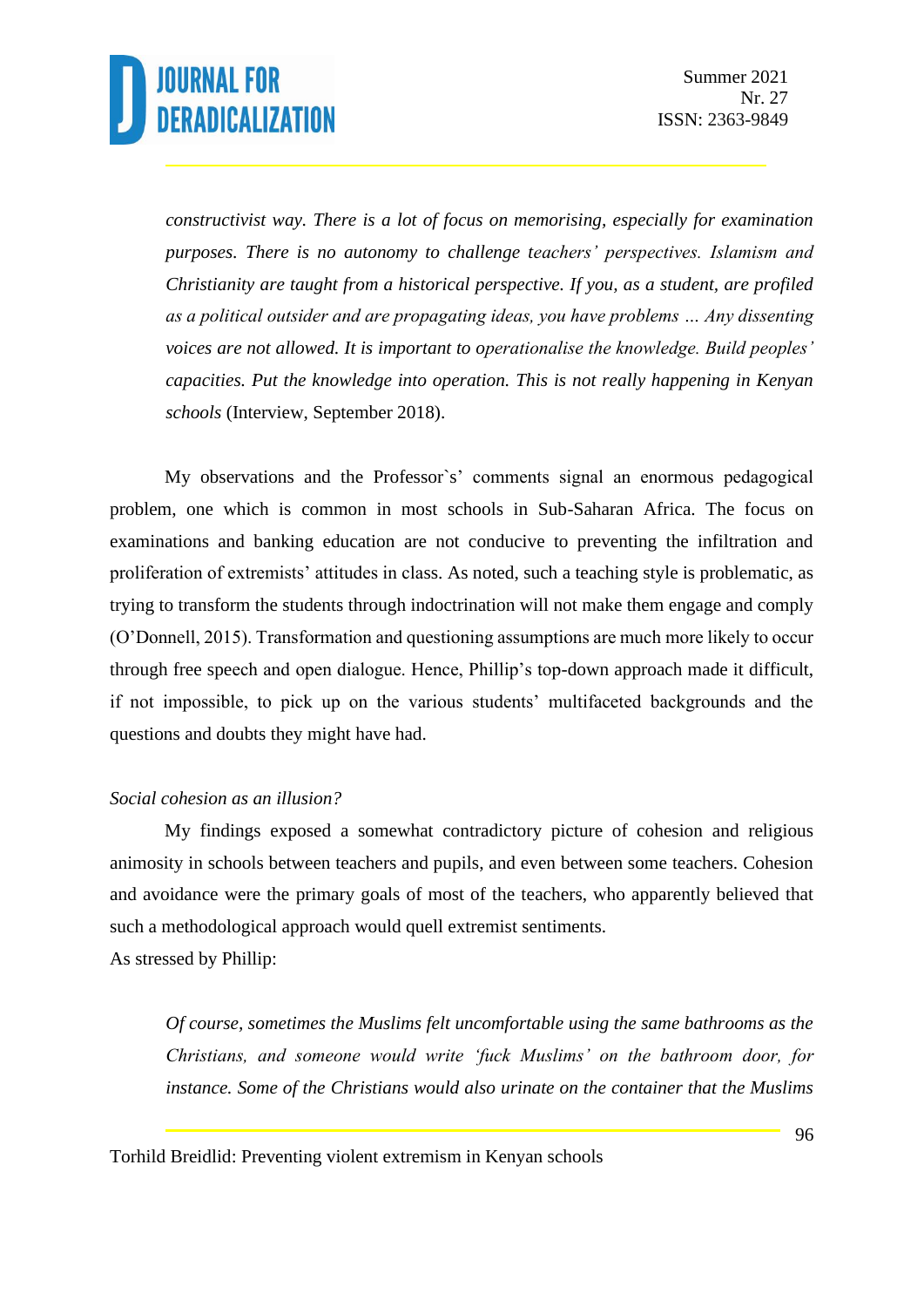

*used for washing, but I think there is a good relationship between Muslims and Christians. There's just a few people who want to make a bad impression* (Interview, January 2019).

However, some of the students, as well as a few teachers, told a more complex story. Form 4 student David had this to say:

*Somalis in the class defend jihad, and it is therefore very difficult for the teacher to discuss this in class. The Somalis can also be very racist. They call us Kafirs.<sup>2</sup> Before, they used to have special washrooms for themselves, but now the principal has decided that they have to use the same washrooms. But they still use different washrooms than us* (Interview, February 2019).

The self–other dichotomy expressed by David contradicts Philip's statements made above, by assuming that the teachers are either not aware of the tensions outside the classroom or that they employ cohesion and a strategy of avoidance to preserve calm in the classroom, which they think will positively impact the pupils outside class.

However, when talking to Anne, the history and government teacher, there was a sense that her perceptions of Muslims were not very positive: 'The Muslims are getting too many privileges in the school. Yes, the Christians feel that the Muslims have too many privileges. I also have a case where a Muslim student wrote 'Kafir' about the Christian students' (Interview, April 2019).

Interestingly, Anne confirmed the tensions between Muslims and Christians by referring to an incident last year when one Christian and four Muslim pupils were expelled. A fight broke out between some Muslims (mostly Somalis) and Christians in the school. Machetes were used, and several students and teachers were injured. Stories such as those told by the student David and the teacher Anne call into question the perceived success of the teachers' attempts to bring

<sup>&</sup>lt;sup>2</sup> *Kafir* is a derogatory term used to refer to infidels.

Torhild Breidlid: Preventing violent extremism in Kenyan schools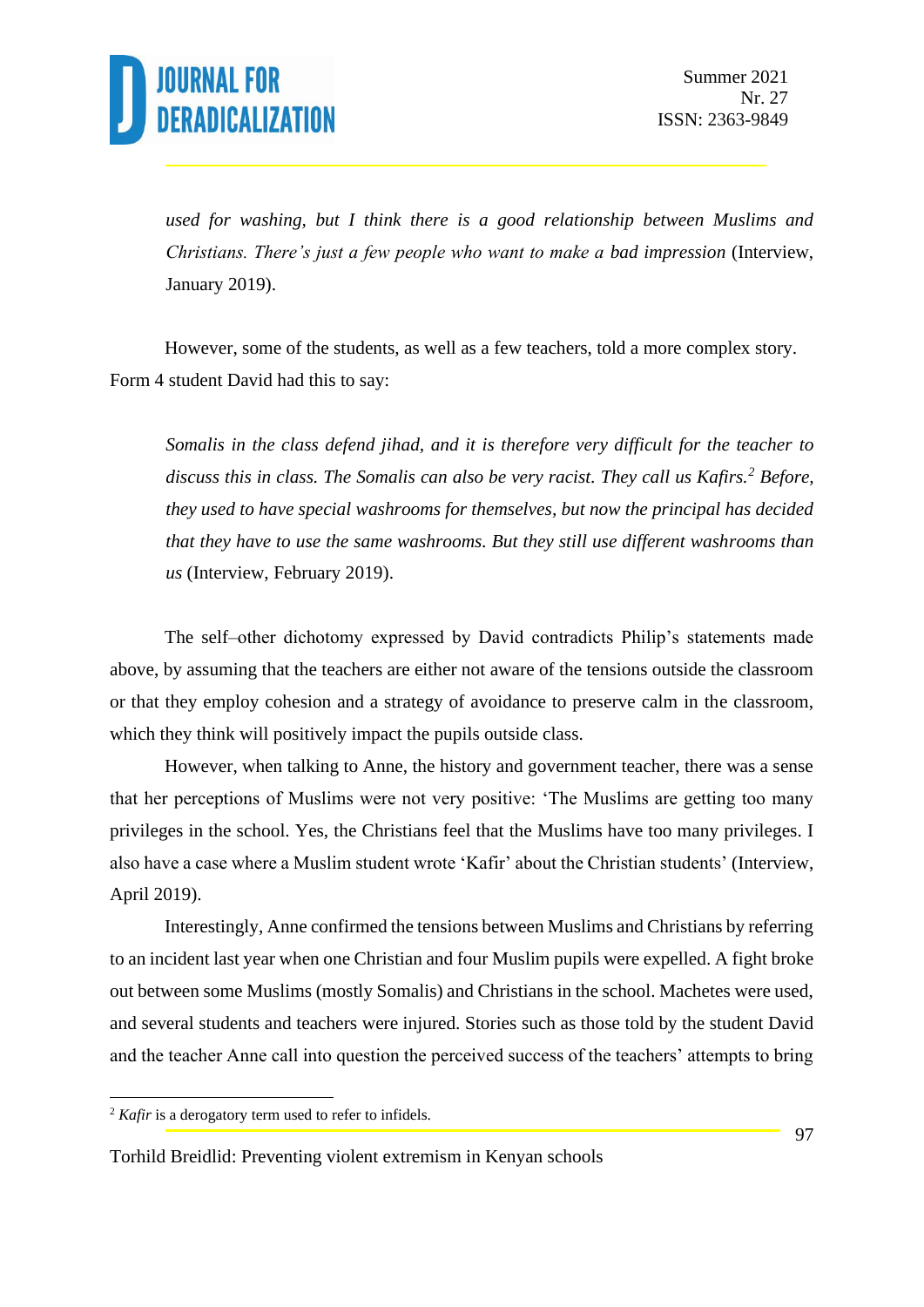about social cohesion and underscore the existence of extremist narratives – if not apparent in class, then outside class.

There even seems to be a dichotomisation or split in the Islamic Integrated High School between the Somalis and other Muslims, e.g. the Arabs. Ahmed, who is half-Arab and half-Pajudina, confirmed the Arabs' feeling of superiority:

*Arabs feel a bit superior – especially towards Somalis or even black Kenyans. It is just that the Arabs may feel more civilised in the way they eat, for instance. We don`t just throw the food in our mouth. But we eat with knives and forks. But I don`t think like that though.*

*I have Somali friends, but I don't confide in Somalis. I have other non-Somali friends who I tell my secrets to, for instance. If I tell a secret to a Somali, I cannot trust him not to tell his other Somali friends, because they sometimes speak Somali among themselves, which I don't understand* (Interview, March 2019).

Such dichotomies undoubtedly create tensions in class, although it is hard to say whether they result in extremism and terrorism.

#### **Conclusion**

In this article, I have discussed what teachers in secondary schools in Nairobi consider the best ways to prevent and challenge violent extremism. There is an element of fear among the teachers in all of the schools, which clearly signals an avoidance strategy aimed at mitigating tensions in class. On the basis of the teachers' and students' narratives in all three schools, be they religious or secular, there was a sense that the teachers with a few exceptions did not explicitly counter and criticise the terrorist narratives. The teachers expressed fear that countering extremist narratives directly might cause more confrontations and that some pupils might feel alienated and marginalised. This is in line with some studies that have warned that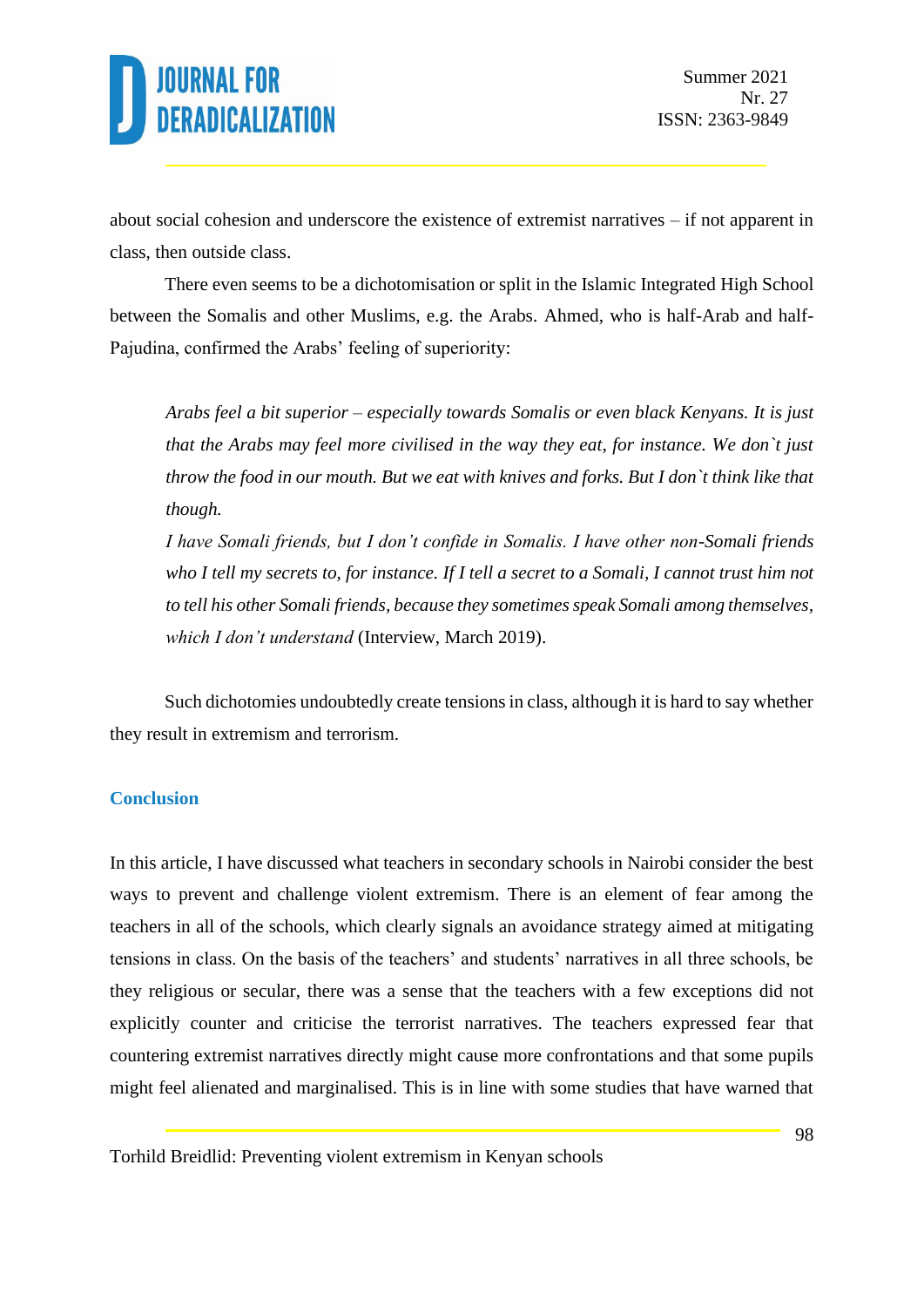Summer 2021 Nr. 27 ISSN: 2363-9849

counter-narratives risk exerting an exclusionary effect on individuals who do not adhere to certain beliefs, attitudes and/or religious practices (Gemmerli, 2016a, 2016b; Hemmingsen & Castro, 2020; Kundnani & Hayes, 2018). There is undeniably a sense that cohesion and inclusion are the preferred strategy, also in the Islamic integrated schools, but there is little room for critical thinking since the teachers use banking education as a methodological tool. Findings from the schools in Nairobi illustrate ongoing tensions between different ethnic and religious student groups. There is therefore reason to question whether the teaching methods being used, which repress critical thinking and do not encourage students to express their opinions, are sufficient to promote cohesion and resilience to violent extremism. While using religious counter-narratives in the classroom might not be an optimal solution, opportunities must be available in the classroom to discuss these issues without necessarily directly countering the extremist narratives.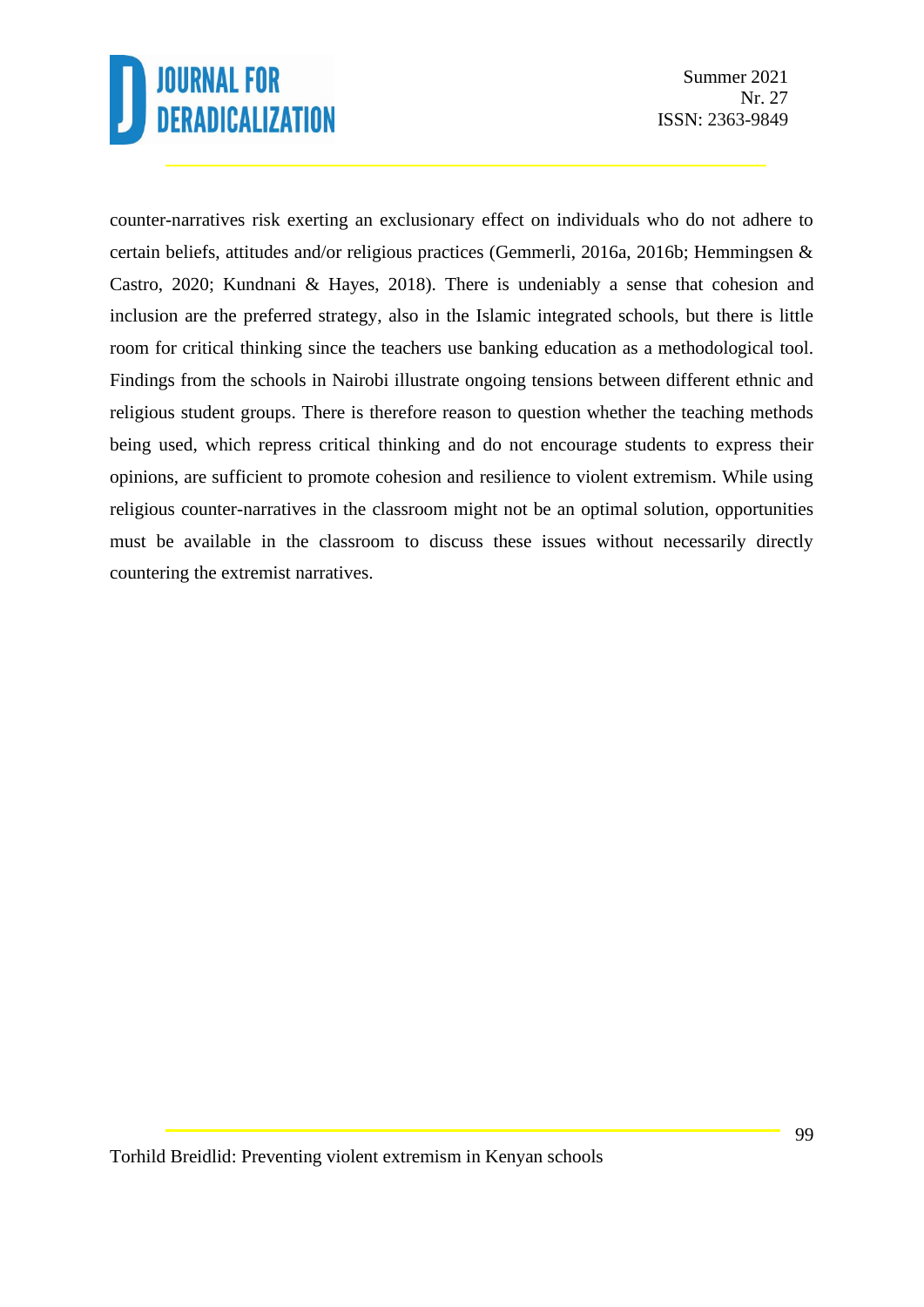

#### **References**

- Ali, F. A. (2018). Understanding the role of gender relations in radicalizing and recruiting young Muslim women in higher learning institutions in Kenya. *The African Review*, *45*(1), 70–95.
- Aly, A., Taylor, E., & Karnovsky, S. (2014). Moral disengagement and building resilience to violent extremism: An education intervention. *Studies in Conflict & Terrorism*, *37*(4), 369–385.<https://doi.org/10.1080/1057610X.2014.879379>
- Baranovic, B., Jokic, B., & Doolan, K. (2007). Teaching history in postwar social context–the case of the Croatian Danube Region*. Intercultural Education, 18*(5), 455–471. <https://doi.org/10.1080/14675980701685305>
- Biesta, G. (2015). What is education for? On good education, teacher judgement, and educational professionalism. *European Journal of Education*, *50*(1), 75–87. <https://doi.org/10.1111/ejed.12109>
- Braddock, K. (2019). Vaccinating against hate: Using attitudinal inoculation to confer resistance to persuasion by extremist propaganda. *Terrorism and Political Violence*. <https://doi.org/10.1080/09546553.2019.1693370>
- Braddock, K., & Horgan, J. (2016). Towards a guide for constructing and disseminating counternarratives to reduce support for terrorism. *Studies in Conflict & Terrorism, 39*(5), 381–404.<https://doi.org/10.1080/1057610X.2015.1116277>
- Breidlid, T. (2019, June 30). *Daglige forsvinninger og mord. Skal myndighetene i Kenya rehabilitere eller overvåke returnerte Al Shabaab-fremmedkrigere?* [Daily disappearances and murders. Should the Kenyan government rehabilitate or monitor returned Al Shabaab fighters]. *Dagsavisen*. Retrieved July 15, 2020 from <https://www.dagsavisen.no/debatt/daglige-forsvinninger-og-mord-1.1545700>
- Briggs, R., & Feve, S. (2013). *Review of programs to counter narratives of violent extremism*. Institute for Strategic Dialogue. Retrieved February 15 2020 from <http://www.strategicdialogue.org/CounterNarrativesFN2011.pdf>
- Carthy, S. L., Doody, C. B., Cox, K., O'Hora, D., & Sarma, K. M. (2020). Counter-narratives for the prevention of violent radicalisation: A systematic review of targeted interventions. *Campbell Systematic Reviews, 16*(3),1-37. doi:10.1002/cl2.1106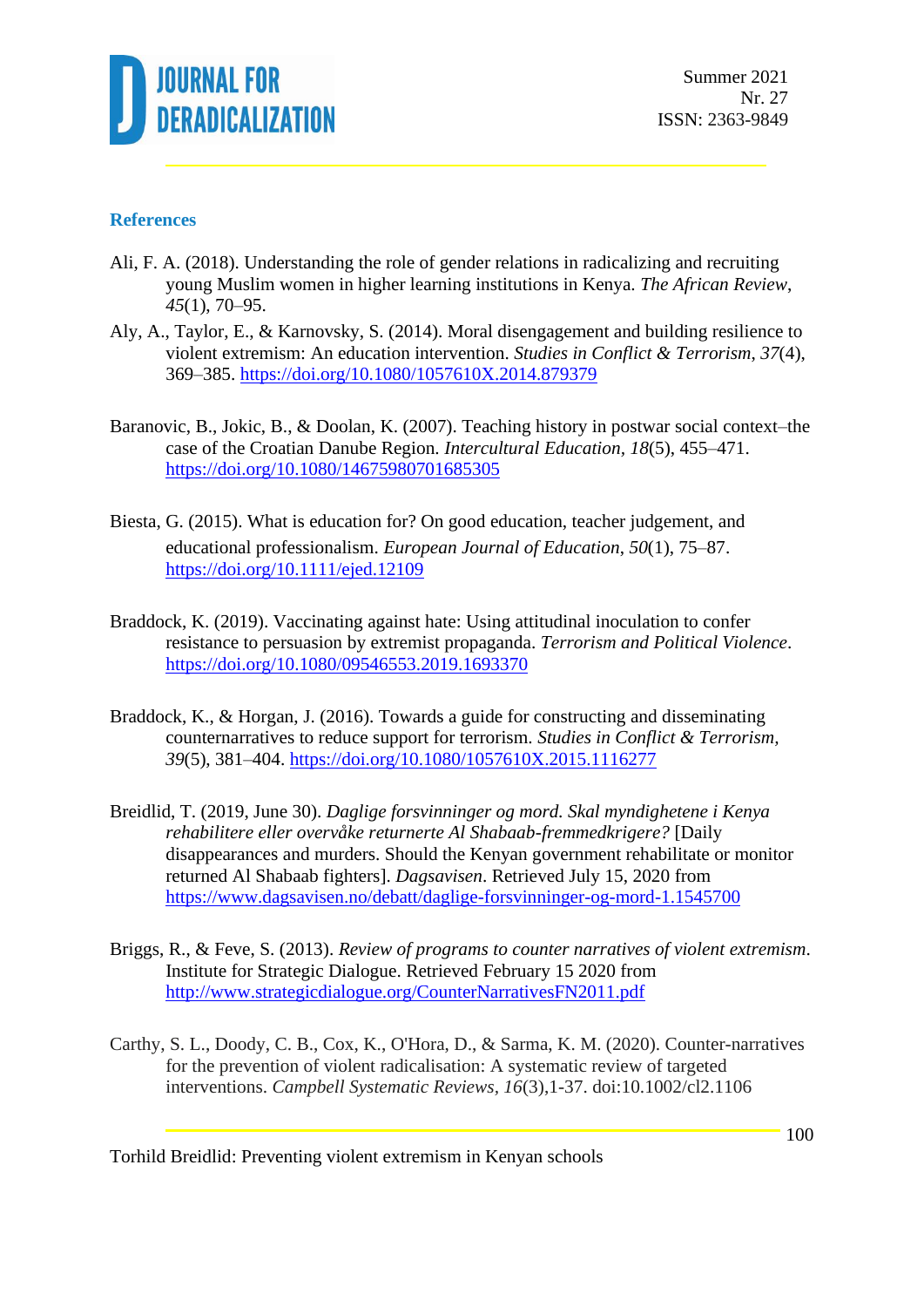

- Cole, E. A. (2007). *Teaching the violent past: History Education and reconciliation*. Lanham, Maryland: Rowman & Littlefield Publishers.
- Council of Europe. *CDC and Building resilience to radicalisation leading to violent extremism and terrorism.* Retrieved January 23, 2020 from [https://rm.coe.int/guidance-document-6-cdc-and-building-resilience-to-radicalisation](https://rm.coe.int/guidance-document-6-cdc-and-building-resilience-to-radicalisation-lead/1680993aa9)[lead/1680993aa9](https://rm.coe.int/guidance-document-6-cdc-and-building-resilience-to-radicalisation-lead/1680993aa9)
- Davies, L. (2003). *Education and conflict: Complexity and chaos*. London: Routledge.
- Davies, L. (2018). "Review of Educational Initiatives in Counter-extremism Internationally: What Works?" Segerstedt Institute, Gothenburg: University of Gothenburg.
- Edwards, P. (2016). Closure through resilience: The case of prevent*. Studies in Conflict & Terrorism*, *39*(4), 292–330.<https://doi.org/10.1080/1057610X.2016.1117326>
- Ferguson, K. (2016). *Countering violent extremism through media and communication strategies: A review of the evidence.* Cambridge: Partnership for Conflict, Crime and Security Research.
- Freedman, S. W., Weinstein, H. M., Murphy, K., &.Longman, T. (2008). Teaching history after identity-based conflicts: The Rwanda experience. *Comparative Education Review, 52*(4), 663–690.
- Freire, P. (1972). *The pedagogy of the oppressed.* London: Penguin Books.
- Gemmerli, T. (2016a). *A radical defence for democracy: Allow Space for Anti-democratic Speech*. (DIIS Policy Brief November 2016). Copenhagen: DIIS.
- Gemmerli, T. (2016b). *Normalisation campaigns do not prevent radical online cultures: Avoid the pitfalls of counter-narratives* (DIIS Policy Brief November 2016). Copenhagen: DIIS.
- Ghosh, R. W. Y., Chan, A., Manuel, A., & Dilimulati, M. (2017). Can education counter violent religious extremism? *Canadian Foreign Policy Journal*, *23*(2), 117–133. <https://doi.org/10.1080/11926422.2016.1165713>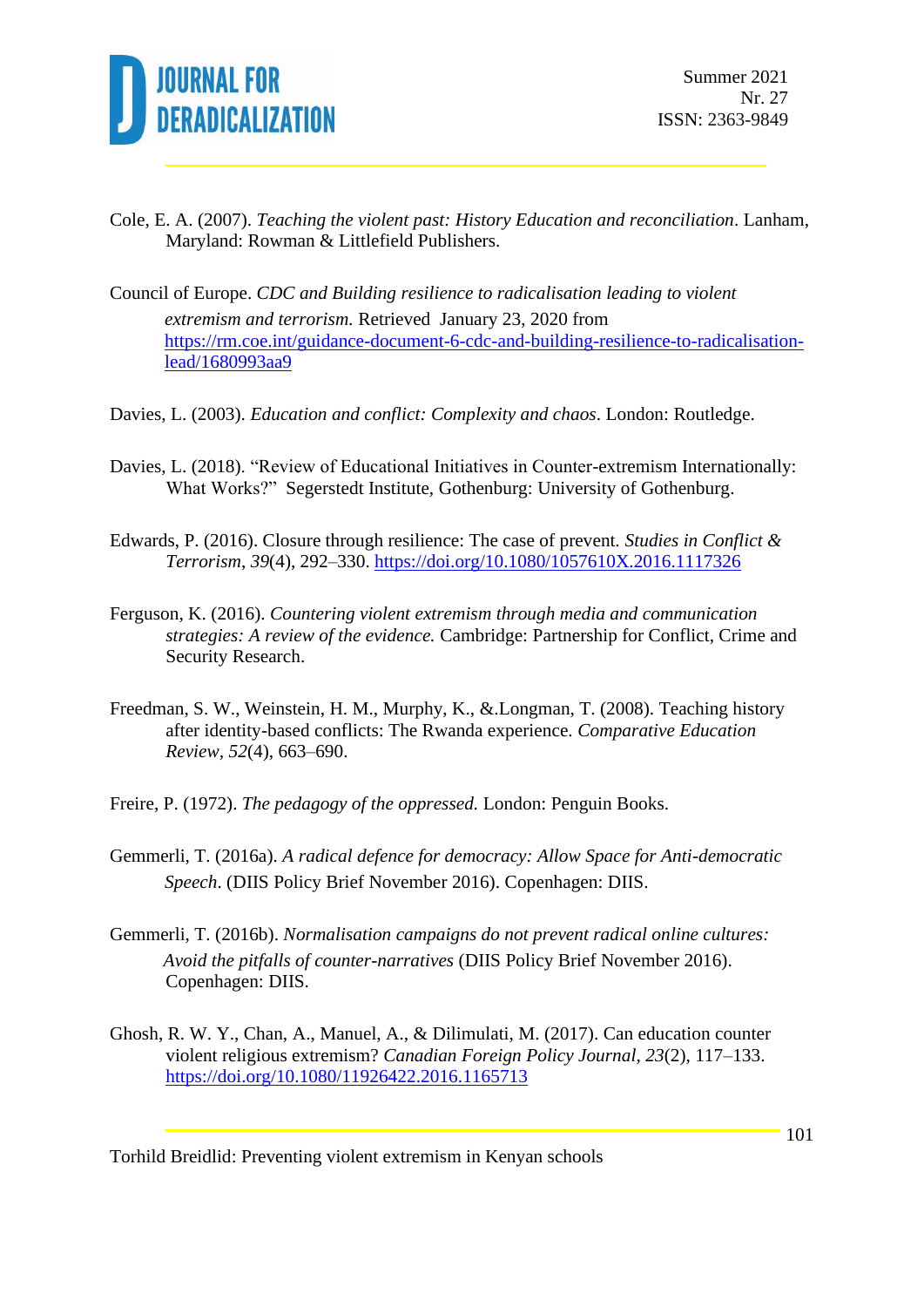

- Gielen, A. (2019). Countering violent extremism: A realist review for assessing what works, for whom, in what circumstances, and how? *Terrorism and Political Violence*, *31*(6), 1149–1167.<https://doi.org/10.1080/09546553.2017.1313736>
- Goldberg, T. (2014). Looking at Their Side of the Conflict? Effects of Single versus Multiple Perspective History Teaching on Jewish and Arab Adolescents' Attitude to Out-Group Narratives and In-Group Responsibility. *Intercultural Education 25 (6)*,453– 467. doi:10.1080/14675986.2014.990230.
- Goldsmith, P. (2018). "Comparative Perspectives on Islamic Radicalism in Kenya." In M. Ruteere and Mutahi, P. (Eds.), *Confronting Violent Extremism in Kenya. Debates, Ideas and Challenges* (pp. 9–41). Nairobi:Centre for Human Rights and Policy Studies.
- Halafoff, A., & Wright-Neville, D. (2009). A missing peace? The role of religious actors in countering terrorism*. Studies of Conflict and Terrorism*, *32*(11), 921–932. <https://doi.org/10.1080/10576100903262740>
- Hansen, S. J., Lid, S. and C. C. O. Okwany, C. C. O (2019). "Countering Violent Extremism in Somalia and Kenya: Actors and Approaches." *Working Paper 2019. 106*. Norwegian Institute for Urban and Regional research (NIBR). April.
- Hansen, S. J., & Lid, S. (2020). Why do we need a handbook on disengagement and deradicalization? Hansen, S. J., & Lid, S.(Eds.), *Routledge handbook of deradicalization and disengagement* (pp. 128–142). London: Routledge.
- Hemmingsen, A. S., & Castro Møller, K. I. (2017). *Why counter-narratives are not the best responses to terrorist propaganda. Challenges, risk and propaganda* (DIIS Report 2017:1). Copenhagen: DIIS.
- Jahangir, A. (2008). *Report of the Special Rapporteur on Freedom of Religion or Belief: Mission to the United Kingdom* (Human Rights Council), Seventh session, Agenda item 3. Retrieved August 15, 2020 from [https://digitallibrary.un.org/record/619906?ln=zh\\_CN](https://digitallibrary.un.org/record/619906?ln=zh_CN) Kenya Institute of Education. (2010). *Islamic Religious Education. Form 4*. Nairobi: Kenya Institute of Education.
- Kenya Literature Bureau. (2002). *Secondary syllabus volume 3*. Nairobi: Kenya Literature Bureau.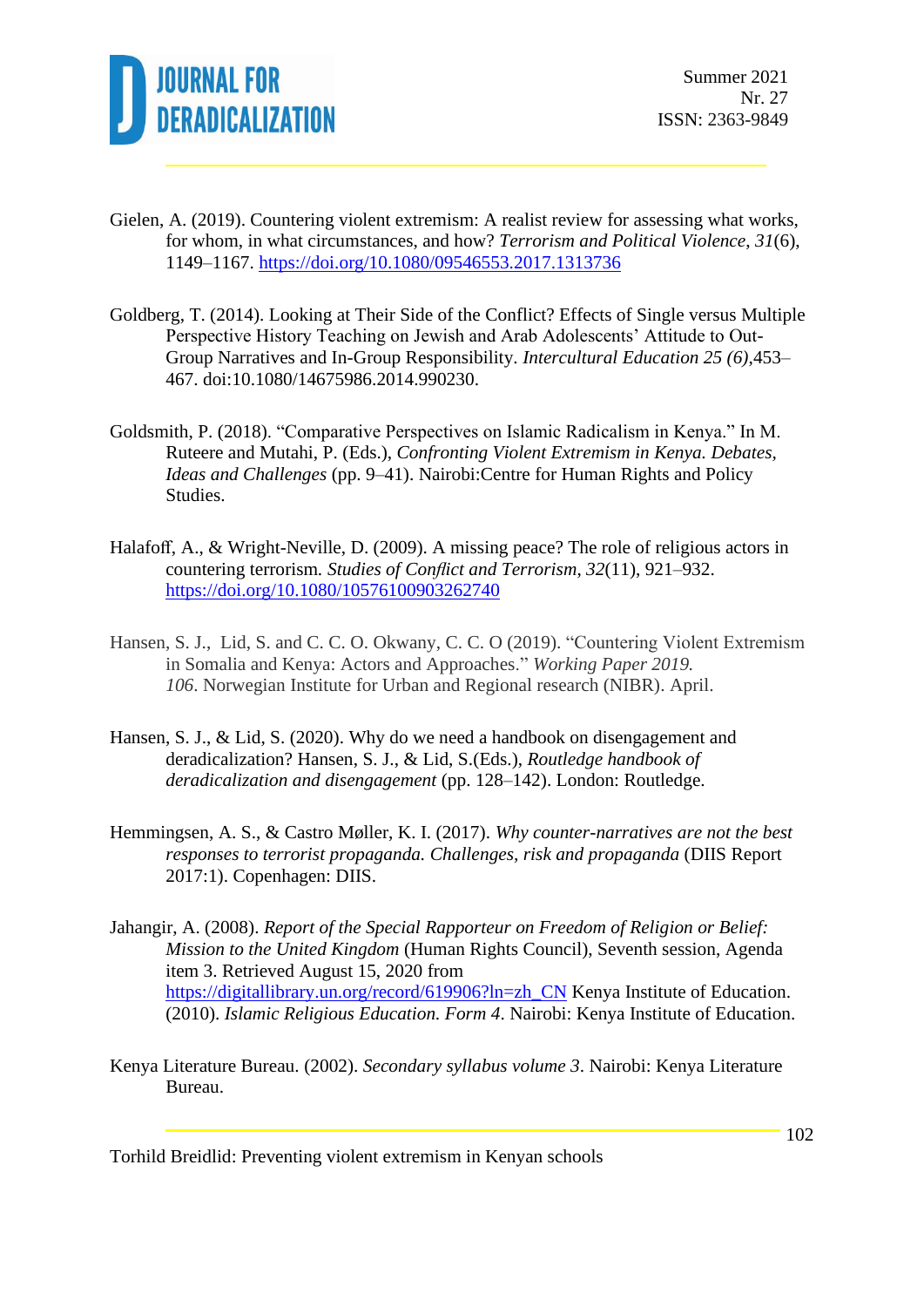

- Kundnani, A. (2012). *Blind Spot? Security Narratives and Far-Right Violence in Europe.* (ICCT Research Paper June 2012). The Hague: The International Centre for Counter‐ Terrorism.
- Kundnani, A., & Hayes, B. (2018). The globalisation of countering violent extremism policies undermining human rights, instrumentalising civil society. *TNI.* Retrieved August 5, 2020 from [https://www.tni.org/files/publication-downloads/cve\\_web.pdf](https://www.tni.org/files/publication-downloads/cve_web.pdf)
- Lindekilde, L. (2012). Introduction: Assessing the effectiveness of counter-radicalisation policies in Northwestern Europe. *Critical Studies on Terrorism, 5*(3), 335–344. <https://doi.org/10.1080/17539153.2012.723522>
- Maan, A. (2016). *Counter-terrorism: Narrative strategies*. University Press of America.
- Mattsson, C., N. Hammarén, and Odenbring, Y (2016). Youth 'at Risk': A Critical Discourse Analysis of the European Commission's Radicalisation Awareness Network Collection of Approaches and Practices Used in Education. *Power and Education 8 (3)*, 251–265. doi:10.1177/ 1757743816677133.
- Mattsson, C., and R. Säljö. (2018). Violent Extremism, National Security and Prevention. Institutional Discourses and Their Implications for Schooling. *British Journal of Educational Studies* 66 (1), 109–125. doi:10.1080/00071005.2017.1337870
- McCauley, C., & Moskalenko, S. (2008). Mechanisms of political radicalization: Pathways toward terrorism. *Terrorism and Political Violence*, *20*(3), 415–433. <https://doi.org/10.1080/09546550802073367>
- McGlynn, C., and McDaid, S. (2016). Radicalisation and Higher Education: Students' Understanding and Experiences. *Terrorism and Political Violence.* 1–18. doi:10.1080/ 09546553.2016.1258637.
- McGuire, W. J. (1961). The effectiveness of supportive and refutational defenses in immunizing and restoring beliefs against persuasion. *Sociometry*, *24*, 184–197.
- Mohammed, A. (2015, April 15). Why Al-Shabab has gained foothold in Kenya. Political and economic discrimination making young men radicalised, according to truth commission's findings. *Aljazzera.* Retrieved May 10 2020 from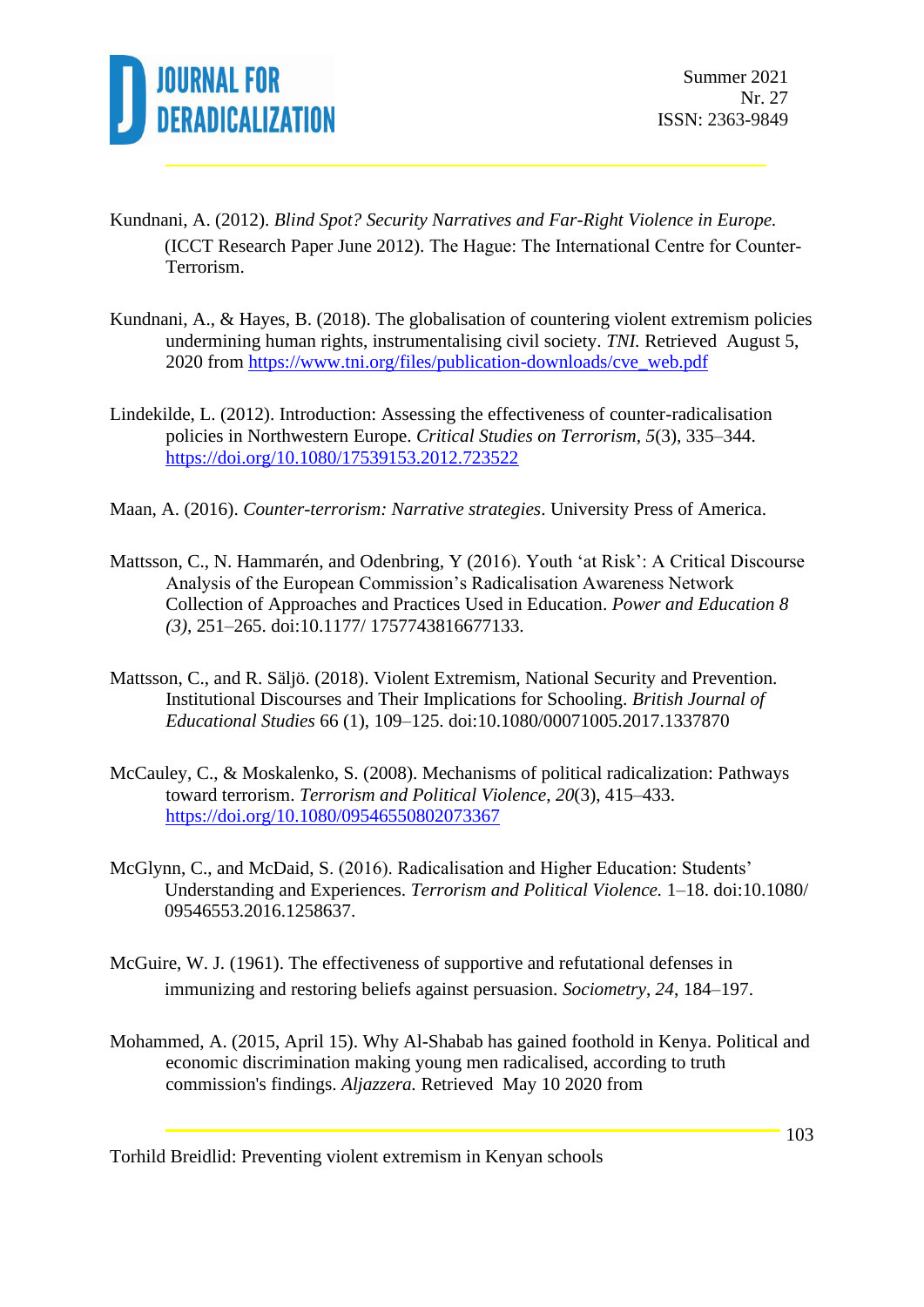

[https://www.aljazeera.com/blogs/africa/2015/04/al-shabab-gained-foothold-kenya-](https://www.aljazeera.com/blogs/africa/2015/04/al-shabab-gained-foothold-kenya-150405125039543.html)[150405125039543.html](https://www.aljazeera.com/blogs/africa/2015/04/al-shabab-gained-foothold-kenya-150405125039543.html)

- O'Donnell, A. (2015). Securitisation, Counterterrorism and the Silencing of Dissent: The Educational Implications of Prevent. *British Journal of Educational Studies 64 (1)*, 53–76. doi:10.1080/00071005.2015.1121201.
- Rached, G. (2020). Deradicalization through religious education. In S. J. Hansen & S. Lid (Eds.), *Routledge handbook of deradicalization and disengagement* (pp. 128–142). London:Routledge.
- Rosand, E., & Winterbotham, E. (2019, March 20). Do counter-narratives actually reduce violent extremism? [Blog post]. Retrieved April 11, 2020 from [https://www.brookings.edu/blog/order-from-chaos/2019/03/20/do-counter-narratives](https://www.brookings.edu/blog/order-from-chaos/2019/03/20/do-counter-narratives-actually-reduce-violent-extremism/)[actually-reduce-violent-extremism/](https://www.brookings.edu/blog/order-from-chaos/2019/03/20/do-counter-narratives-actually-reduce-violent-extremism/)
- Roy, O. (2008). *Al Qaeda in the west as a youth movement: The power of a narrative* (CEPS Policy Brief No. 168) Retrieved April 5, 2020 from [http://dx.doi.org/10.2139/ssrn.1333550](https://dx.doi.org/10.2139/ssrn.1333550)
- Saleh, N. F., Roozenbeek, J. O. N., Makki, F. A., McClanahan, W. P., & Van Der Linden, S. (2021). Active inoculation boosts attitudinal resistance against extremist persuasion techniques: A novel approach towards the prevention of violent extremism. *Behavioural Public Policy*, 1–24.<https://doi.org/10.1017/bpp.2020.60>
- Sheik, A.M. (2013) *Islamic Education in Kenya. A case study of Islamic Integrated schools in Garissa County* (Doctoral thesis, University of Nairobi, Nairobi, Kenya), Retrieved March 5, 2020 from [http://erepository.uonbi.ac.ke/bitstream/handle/11295/57903/Adan\\_Islamic%20educat](http://erepository.uonbi.ac.ke/bitstream/handle/11295/57903/Adan_Islamic%20education%20in%20Kenya%20a%20case%20study%20of%20Islamic%20integrated%20schools%20in%20Garissa%20County.pdf?sequence=1&isAllowed=y) [ion%20in%20Kenya%20a%20case%20study%20of%20Islamic%20integrated%20sch](http://erepository.uonbi.ac.ke/bitstream/handle/11295/57903/Adan_Islamic%20education%20in%20Kenya%20a%20case%20study%20of%20Islamic%20integrated%20schools%20in%20Garissa%20County.pdf?sequence=1&isAllowed=y) [ools%20in%20Garissa%20County.pdf?sequence=1&isAllowed=y](http://erepository.uonbi.ac.ke/bitstream/handle/11295/57903/Adan_Islamic%20education%20in%20Kenya%20a%20case%20study%20of%20Islamic%20integrated%20schools%20in%20Garissa%20County.pdf?sequence=1&isAllowed=y)
- Sieckelinck, S., Kaulingfreks, F., & De Winter, M. (2015). Neither villains nor victims: Towards an educational perspective on radicalisation. *British Journal of Educational Studies*, *63*(3), 329–343. http://dx.doi.org/10.1080/00071005.2015.1076566
- Sjøen, M., & Jore, S. H. (2019). Preventing extremism through education: Exploring impacts and implications of counter radicalization efforts. *Journal of Beliefs and Values*, *40*(3), 269–283.<https://doi.org/10.1080/13617672.2019.1600134>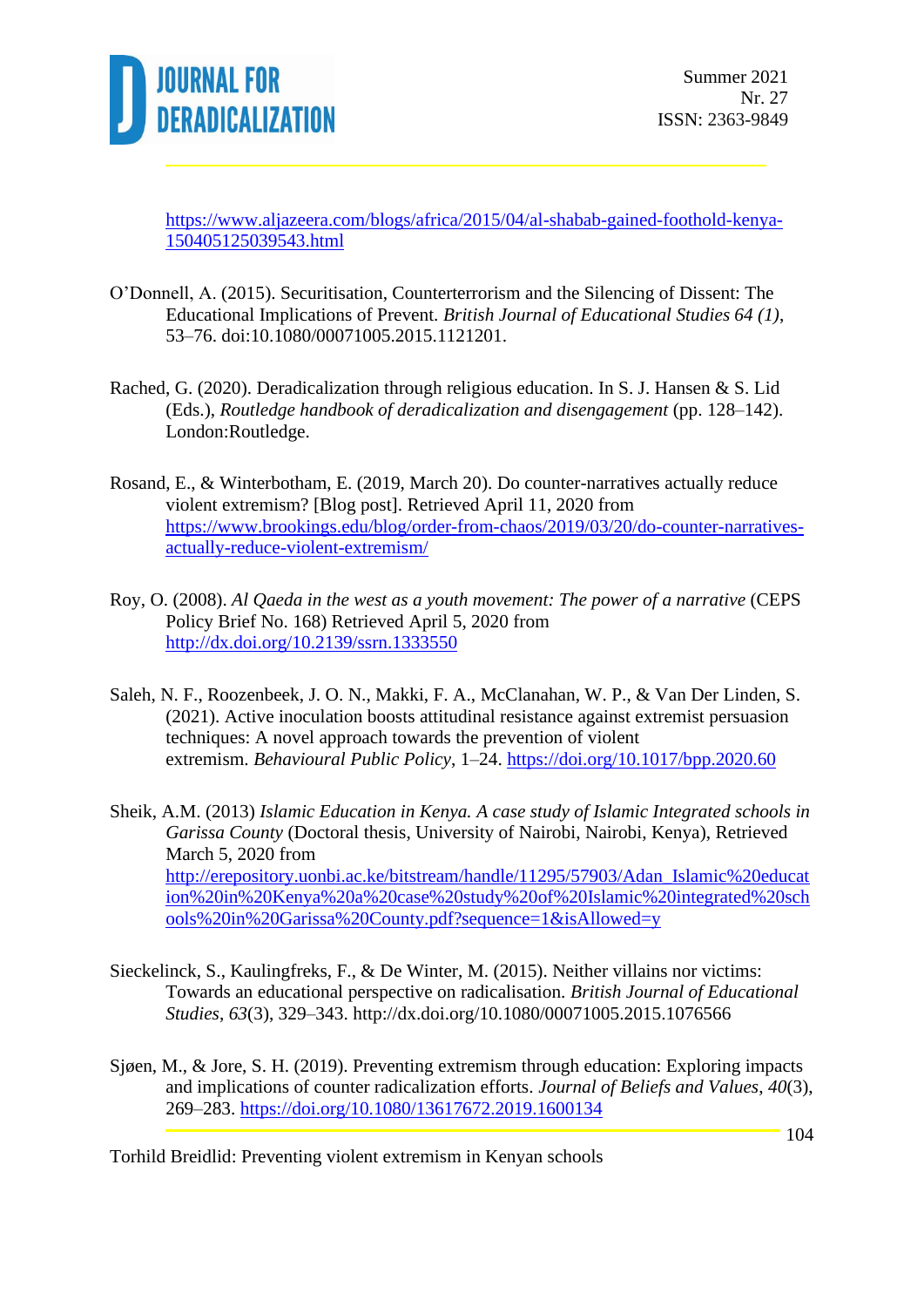

- Speckhard, A., & Shaykovci, A. (2017*). Challenges in Creating, Deploying Counter-Narratives to Deter Would-be Terrorists*. (ICSEVE). Retrieved March 5, 2020 from [https://www.icsve.org/challenges-for-creating-and-using-counter-narratives-in-p-cve](https://www.icsve.org/challenges-for-creating-and-using-counter-narratives-in-p-cve-efforts-to-fight-isis-and-other-militant-jihadist-terrorist-groups-breaking-the-isis-brand/?fbclid=IwAR1xzmYRBqOb90OmgwFs49lTHEZ4TwvZ7rvFShjangVm4dQEj8SMkGChAQI)[efforts-to-fight-isis-and-other-militant-jihadist-terrorist-groups-breaking-the-isis](https://www.icsve.org/challenges-for-creating-and-using-counter-narratives-in-p-cve-efforts-to-fight-isis-and-other-militant-jihadist-terrorist-groups-breaking-the-isis-brand/?fbclid=IwAR1xzmYRBqOb90OmgwFs49lTHEZ4TwvZ7rvFShjangVm4dQEj8SMkGChAQI)[brand/?fbclid=IwAR1xzmYRBqOb90OmgwFs49lTHEZ4TwvZ7rvFShjangVm4dQEj](https://www.icsve.org/challenges-for-creating-and-using-counter-narratives-in-p-cve-efforts-to-fight-isis-and-other-militant-jihadist-terrorist-groups-breaking-the-isis-brand/?fbclid=IwAR1xzmYRBqOb90OmgwFs49lTHEZ4TwvZ7rvFShjangVm4dQEj8SMkGChAQI) [8SMkGChAQI](https://www.icsve.org/challenges-for-creating-and-using-counter-narratives-in-p-cve-efforts-to-fight-isis-and-other-militant-jihadist-terrorist-groups-breaking-the-isis-brand/?fbclid=IwAR1xzmYRBqOb90OmgwFs49lTHEZ4TwvZ7rvFShjangVm4dQEj8SMkGChAQI)
- Speckhard, A., Shajkovci, A., & Ahmed, M. (2019). Intervening in and preventing Somali American radicalization with counter narratives: Testing the breaking the ISIS brand counter narrative videos in American Somali focus group settings. *Journal of Strategic Security*, *11*(4), 32–71. https://doi.org/10.5038/1944-0472.11.4.1695
- Tawil, S., & Harley, A. (2004). *Education, conflict and social cohesion.* Paris: UNESCO.
- Taylor, L., and. Soni, A (2017). Preventing Radicalisation: A Systematic Review of Literature considering the Lived Experiences of the UK's Prevent Strategy in Educational Settings. *Pastoral Care in Education 35 (4)*, 241–252. doi:10.1080/02643944.2017.1358296.
- UNESCO. (2017). *Preventing violent extremism through education: a guide for policymakers.* Retrieved June 5, 2020 from [https://unesdoc.unesco.org/ark:/48223/pf0000247764.](https://unesdoc.unesco.org/ark:/48223/pf0000247764)
- UNICEF. (2014). *Key Peace-building Concepts for the Peace building, Education, and Advocacy (PBEA) Programme.* (UNICEF). Retrieved May 11 2020 from [http://www.dmeforpeace.org/educateforpeace/wp](http://www.dmeforpeace.org/educateforpeace/wp%20content/uploads/2014/06/061714_KeyConcepts_PBEA.pdf)  [content/uploads/2014/06/061714\\_KeyConcepts\\_PBEA.pdf](http://www.dmeforpeace.org/educateforpeace/wp%20content/uploads/2014/06/061714_KeyConcepts_PBEA.pdf)
- Wairuri, K. (2018). "Operation Sanitize Eastleigh": Rethinking interventions to counter violent extremism. In M. Ruteere & Mutahi, P. (Eds.), *Confronting violent extremism in Kenya. Debates, ideas and challenges* (pp. 135–145). Nairobi: Centre for Human Rights and Policy Studies.
- Weldon, G. (2010). History education and democracy in post-apartheid South Africa. *The International Journal for Education Law and Policy*.*Special Edition on Legitimation and Stability of Political Systems. The Contribution of National Narratives*, *88*, 88– 103.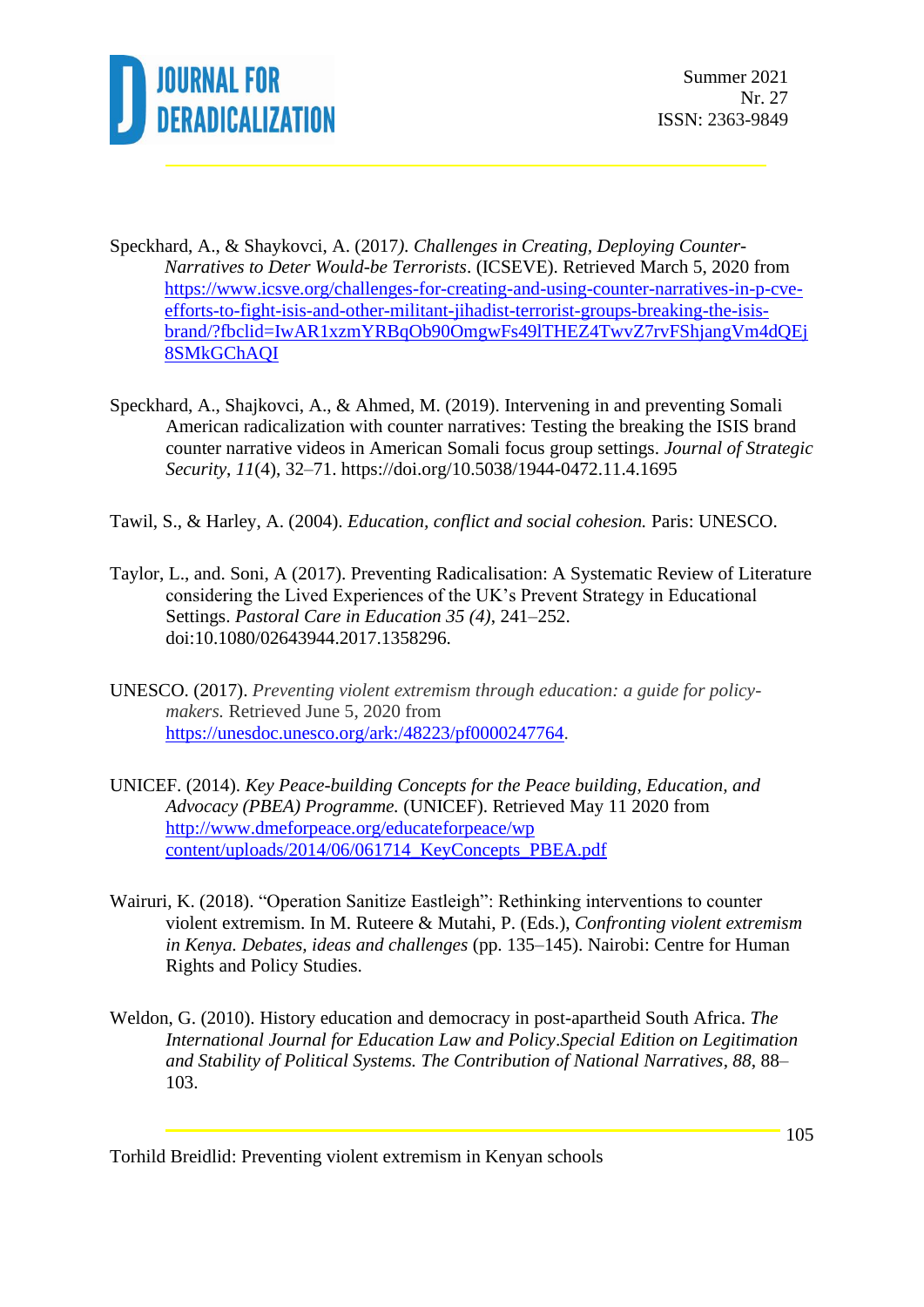

Summer 2021 Nr. 27 ISSN: 2363-9849

**About the JD Journal for Deradicalization**

Torhild Breidlid: Preventing violent extremism in Kenyan schools

106